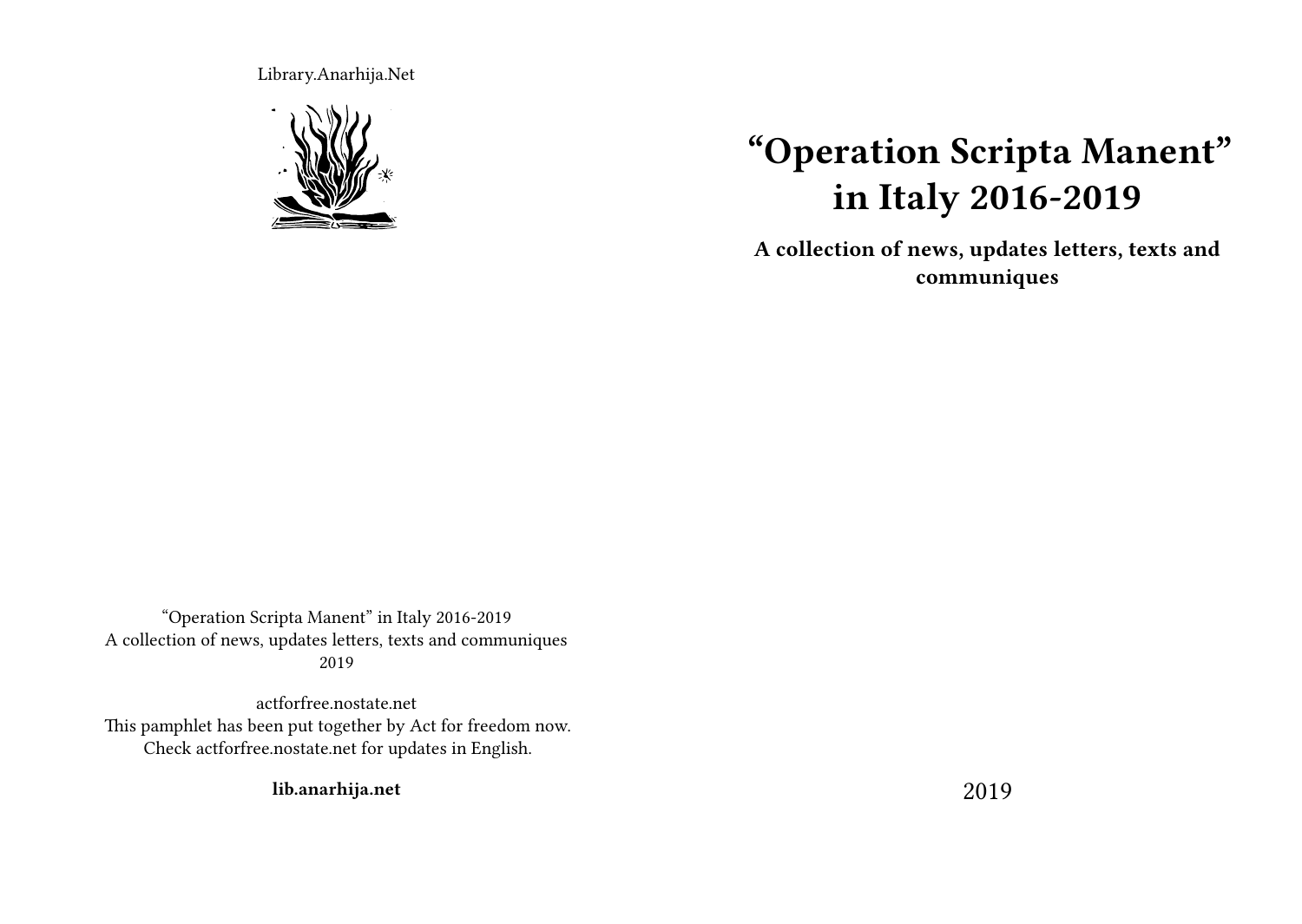# **Contents**

| Call for International Solidarity. "Operation Scripta Ma-    |                |
|--------------------------------------------------------------|----------------|
| nent" trial begins on November 16 2017                       | 5              |
| Operation "Scripta Manent": 30 raids and 5 arrests for the   |                |
| attacks of Informal Anarchist Organization (FAI)             | 6              |
| Naples - September carrion                                   |                |
| Operation "Scripta Manent"                                   | $\overline{7}$ |
| Bristol: Vandalism of various prison workers property by     |                |
| Eco-anarchist vandals - FAI/IRF (UK) $\ldots \ldots$         | 9              |
| Letter from anarchist comrade Anna Beniamino (Croce          |                |
| Nera Anarchica a-periodical, Issue no.3, pages 2-4).         | 9              |
| The attack of the State will only fuel the insurrection      |                |
| Solidarity to the anarchist comrades arrested in Italy       | 15             |
| Solidarity benefit gig on 11/2/17 for anarchists arrested in |                |
| operation 'Scripta Manent' in Italy. London UK               | 16             |
| Communique from Daniele Cortelli from Regina Coeli           |                |
|                                                              | 18             |
| Call for a solidarity presence at the preliminary hearing    |                |
| for operation "Scripta Manent"                               | 20             |
| "Scripta Manent" 7 other anarchists charged for subver-      |                |
| sive association $(02/06/2017)$                              | 22             |
| About the investigations against RadioAzione, Anarhija.info  |                |
| and Croce Nera Anarchica                                     | 23             |
|                                                              | 26             |
| Madrid, Spain: Action in Solidarity with the Anarchist       |                |
| Comrades in Italy facing Trial as a result of Opera-         |                |
| tion Scripta Manent $\dots$                                  | 27             |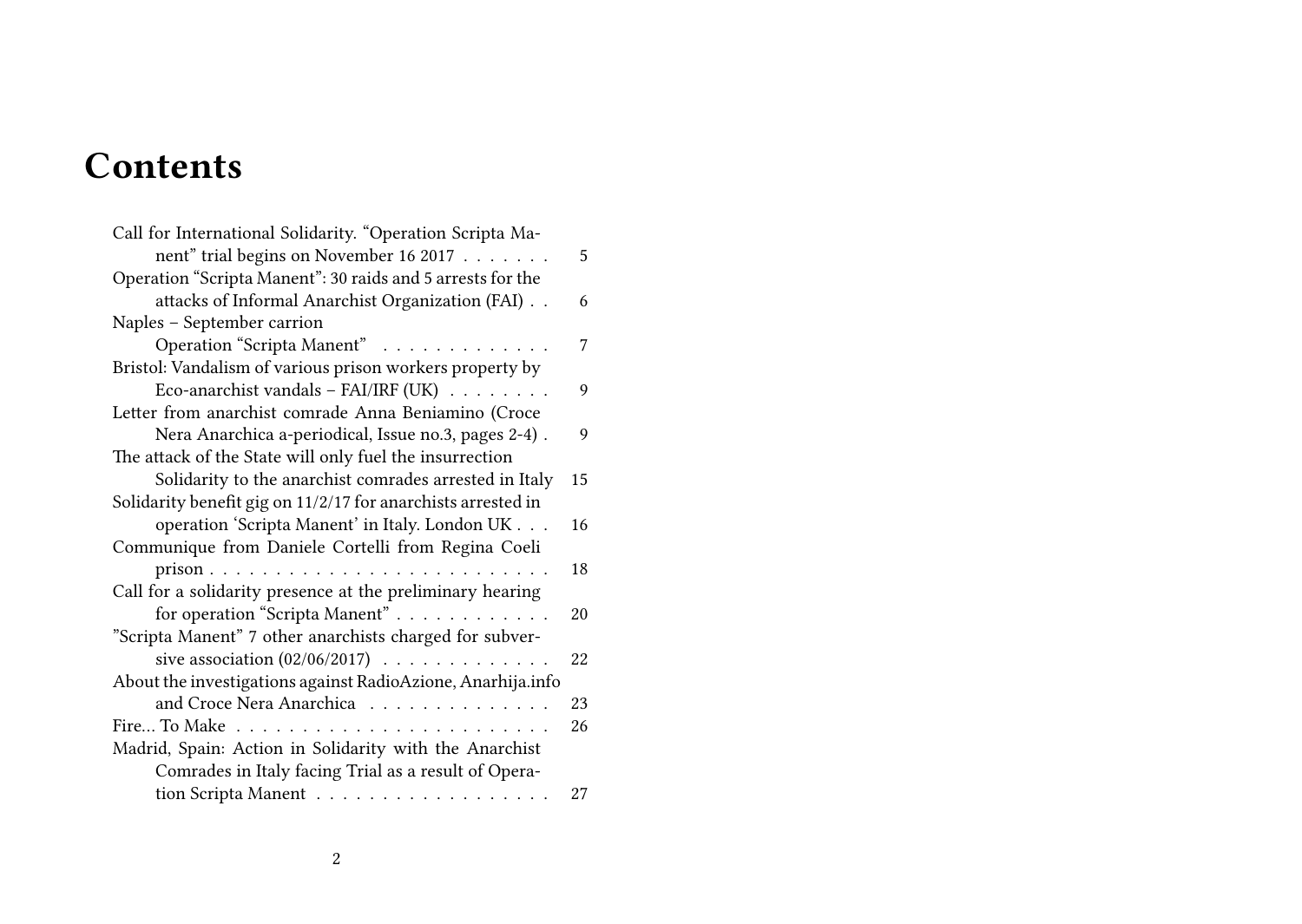| Hamburg, Security company vehicle burnt in solidarity       |    |
|-------------------------------------------------------------|----|
| with the Scripta Manent accused, Greek prisoners,           |    |
| Lisa of the Aachen case and the G20 rebels                  | 28 |
| Updates on Scripta Manent No. 2 March 2018                  | 29 |
| Declaration of "Scripta Manent" accused at the hearing of   |    |
|                                                             | 33 |
| Volano, Repeater burnt, writings in solidarity with the an- |    |
| archists of Operation "Scripta Manent"                      | 34 |
| April - July 2018, reports on the "Scripta Manent" trial    | 34 |
| More precisions about the keylogger found in Italy -        |    |
|                                                             | 38 |
| Presence in court in solidarity with those on trial for     |    |
|                                                             | 40 |
| CSA Kavarna, Cremona - Tattoo Circus                        | 41 |
| About the Repression Against Anarchists in Italy            | 42 |
| Text read in solidarity to anarchists under trial following |    |
| Scripta Manent operation                                    | 45 |
|                                                             | 46 |
| Pinerolo: Solidarity attack                                 | 46 |
| Action in solidarity in Cremona                             | 46 |
| Rome, Italy : Enijoy cars under attack                      | 47 |
| Underground Hip Hop Festival, benefit for an-               |    |
| archist prisoners (28-29-30/03/2019) Ben-                   |    |
| civegna Squat                                               | 47 |
| Paris, France: 3 Postal Vehicles Torched by Anarchists      | 48 |
| P.M. requests for sentencing March 7, 2019                  | 49 |
| March 18 Gioacchino Somma's final declaration to the        |    |
| court of the trial of "Scripta Manent"                      | 49 |
| Free and dangerous by Elisa and Gabriel                     | 51 |
| New Solidarity Card for "Scripta Manent"                    | 52 |
| Five comrades sentenced - $24/4/2019$                       | 53 |
| Addresses of imprisoned comrades                            | 54 |
|                                                             | 54 |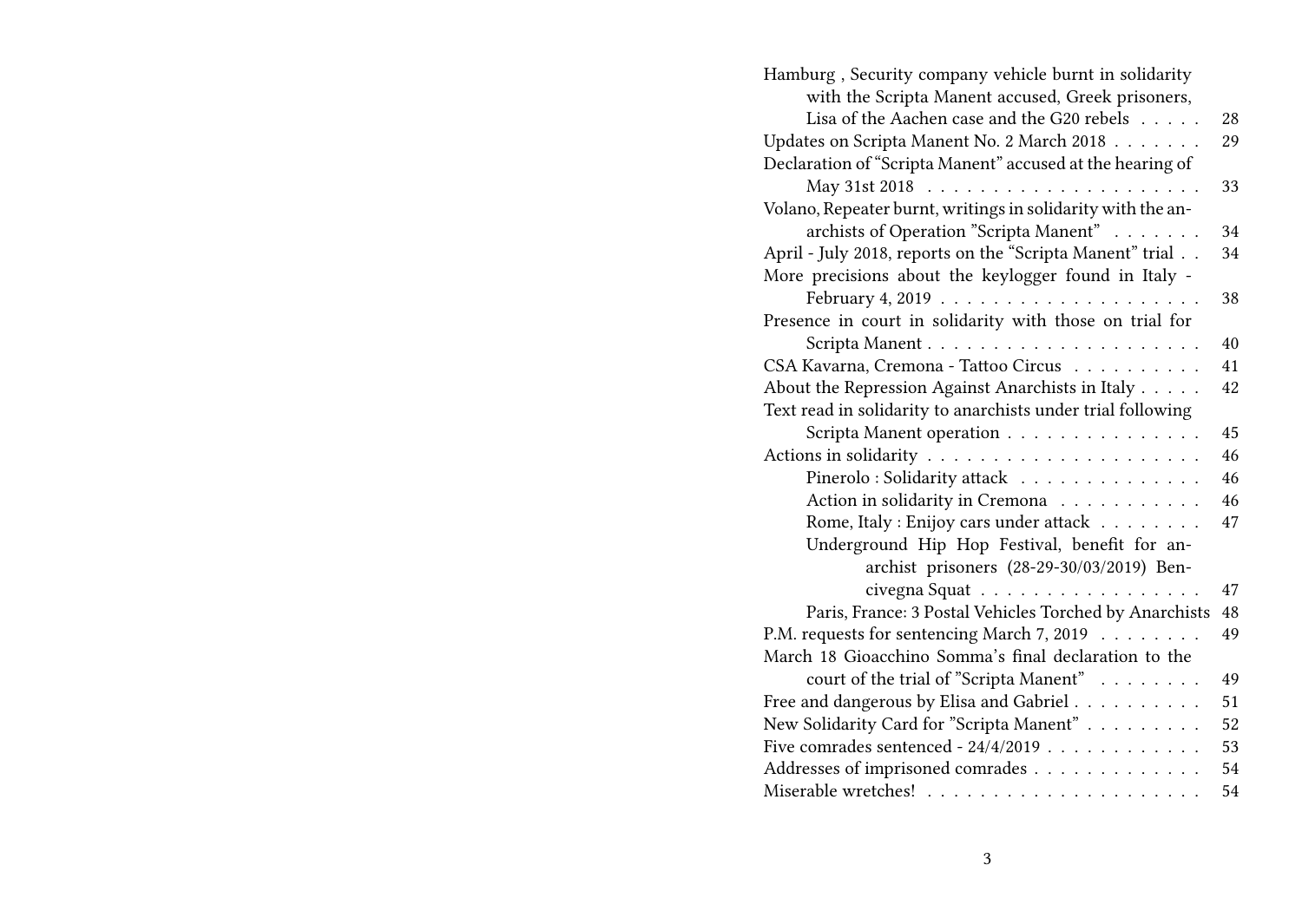| Chronicles of a Journey and Landing in the Kingdom of |  |
|-------------------------------------------------------|--|
|                                                       |  |
| About the sentence in the "Scripta Manent" trial 60   |  |

for "subversive association with terrorist purposes" as promoter of the FAI.

Nicola Gai was sentenced to 9 years for "subversive association with terrorist purposes".

Marco Bisesti and Alessandro Mercogliano were sentenced to 5 years for participation in a "subversive association with terrorist purposes".

All the other defendants were acquitted (for all 23 defendants the charge was "subversive association with the purpose of terrorism and subversion of the democratic order" and for some comrades also "instigation to commit a crime" and "terrorist attack"). All those condemned remain in prison, while Danilo has been released from prison and Valentina leaves the house arrest (to which she had been transferred from Rebibbia prison in Rome in December 2017).

The court has 90 days from April 24 to write the reasons for the sentence.

**\* \* \***

Anarchist comrade Marco Bisesti is in isolation since May 6th, 2019:

We learn that Marco Bisesti began serving 10 days of isolation from May 6th. This due to a verbal argument that occurred in mid-April with a guard, who thought of using the hydrant against an inmate in solitary confinement on the floor below the cell where Marco is locked up.

Freedom for all!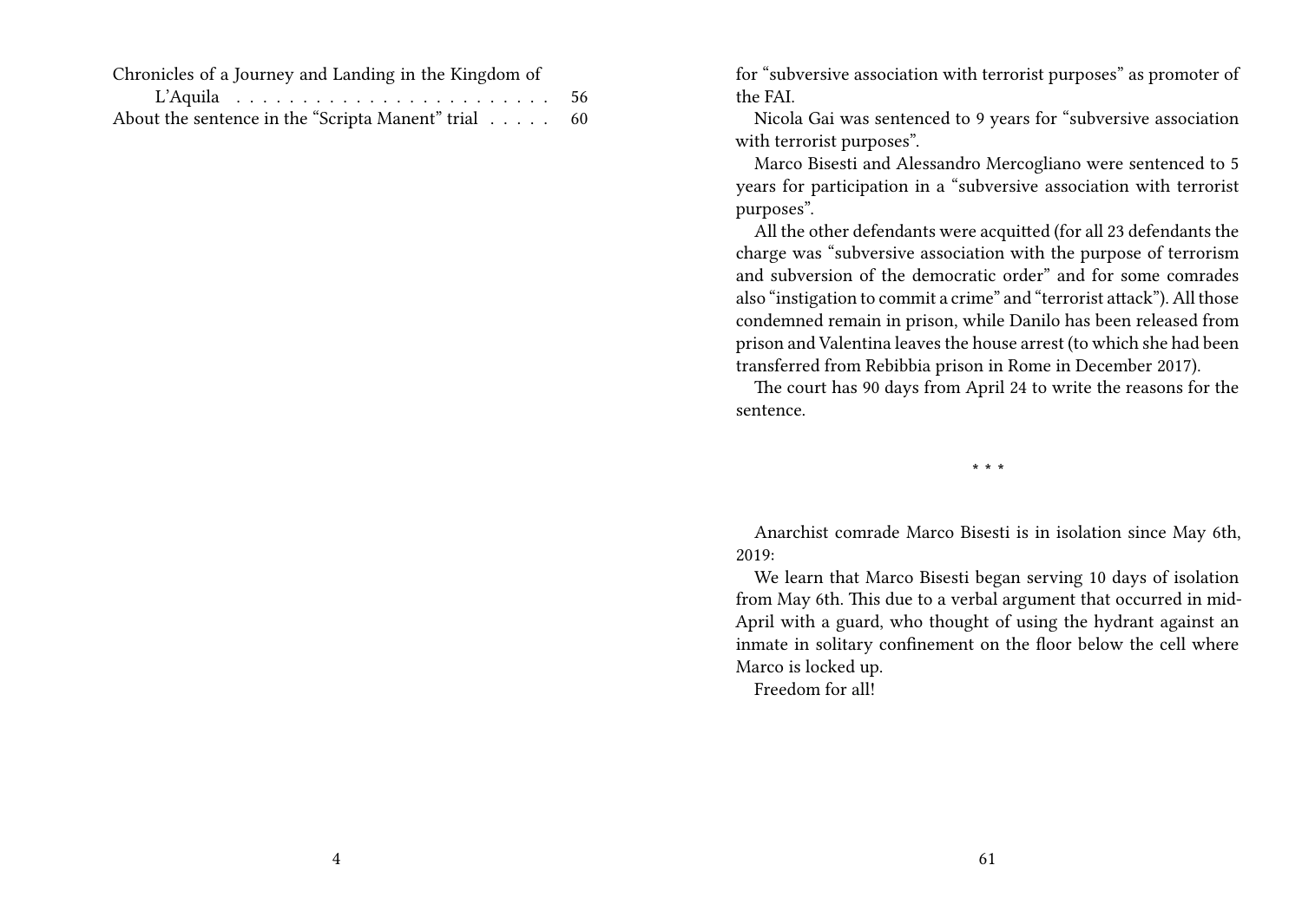# **About the sentence in the "Scripta Manent" trial**

On April 24, the Turin Court of Assizes issued the first instance sentence for the "Scripta Manent" trial (which followed the repressive operation in which five comrades were arrested on September 6, 2016, and two others received notification of pre-trial detention while they were already in prison for the attack against Roberto Adinolfi of May 7, 2012).

Alfredo Cospito was sentenced to 20 years, held responsible for the possession and transport of explosives in relation to the bomb at the Parco Ducale at the Parma RIS ("special investigation department" of Carabinieri) of 24 October 2005 (acquitted of the charge of attack as "crime impossible" because the switch of the bomb was off), of the explosive

envelope sent to the then mayor of Bologna Cofferati in 2 November 2005 (convicted of the bombing plus "possession and transportation of explosives"), of attacks with multiple explosive devices at the Carabinieri school of Fossano in June 2, 2006, and in the Crocetta

district in Turin in 7 March 2007 (crime of "massacre aggravated by the fact that the goal would have been the police" and acquitted of the aggravating circumstance of political motivation), of sending explosive packages to the then mayor of Turin (Chiamparino), to the editor of the newspaper "Torino Cronaca" (Giuseppe Fossati) and to COEMA Edilità

(company involved in the restructuring of the CIE, "identification and expulsion centre" for migrants) in July 2006. He is also indicated as promoter of the FAI (Federazione Anarchica Informale), recognized as a "subversive association with purposes of terrorism". The aggravating circumstance of transnationality has fallen.

Anna Beniamino was sentenced to 17 years for the Crocetta and Fossano bombs (2006 and 2007) and for the explosive packets of July 2006 (the same three for which Alfredo was sentenced), as well as Operation 'Scripta Manent' is one repressive operation among the many that have already occurred, and continue to occur, against comrades who dare to oppose the Italian State. The pretext here was of trying to find those who have taken part in Informal Anarchist Federation attacks since 2005, but it is also an attempt to destroy all insurrectional conflict in Italy and to cut off any solidarity.

Just because comrades fall or are imprisoned does not mean they are not with us, neither will we be paralysed into passivity and 'philanthropic solidarity', the conflict against all authority continues.

# **Call for International Solidarity. "Operation Scripta Manent" trial begins on November 16 2017**

On November 16th, at 10 am, in front of the high security court in Turin, the first hearing of the trial Scripta Manent will take place. It will be a long-running case in which 22 anarchist comrades have been charged, and seven of them are still in prison.

The repressive State apparatus accuses a part of the anarchist move- ment of attacking it with the practices of destructive direct action against its structures and agents, realization and distribution of anarchist publi- cations, and support for revolutionary prisoners.

The theorem of prosecutor Sparagna is that the positions of accused comrades are isolated and distant from the general anarchist context.

This is a blatant attempt to factionalise and confine anarchism to certain fenced enclosures, legal and interpretative.

We are demolishing the attempt to isolate these comrades and affirm that the practices and positions they are accused of constitute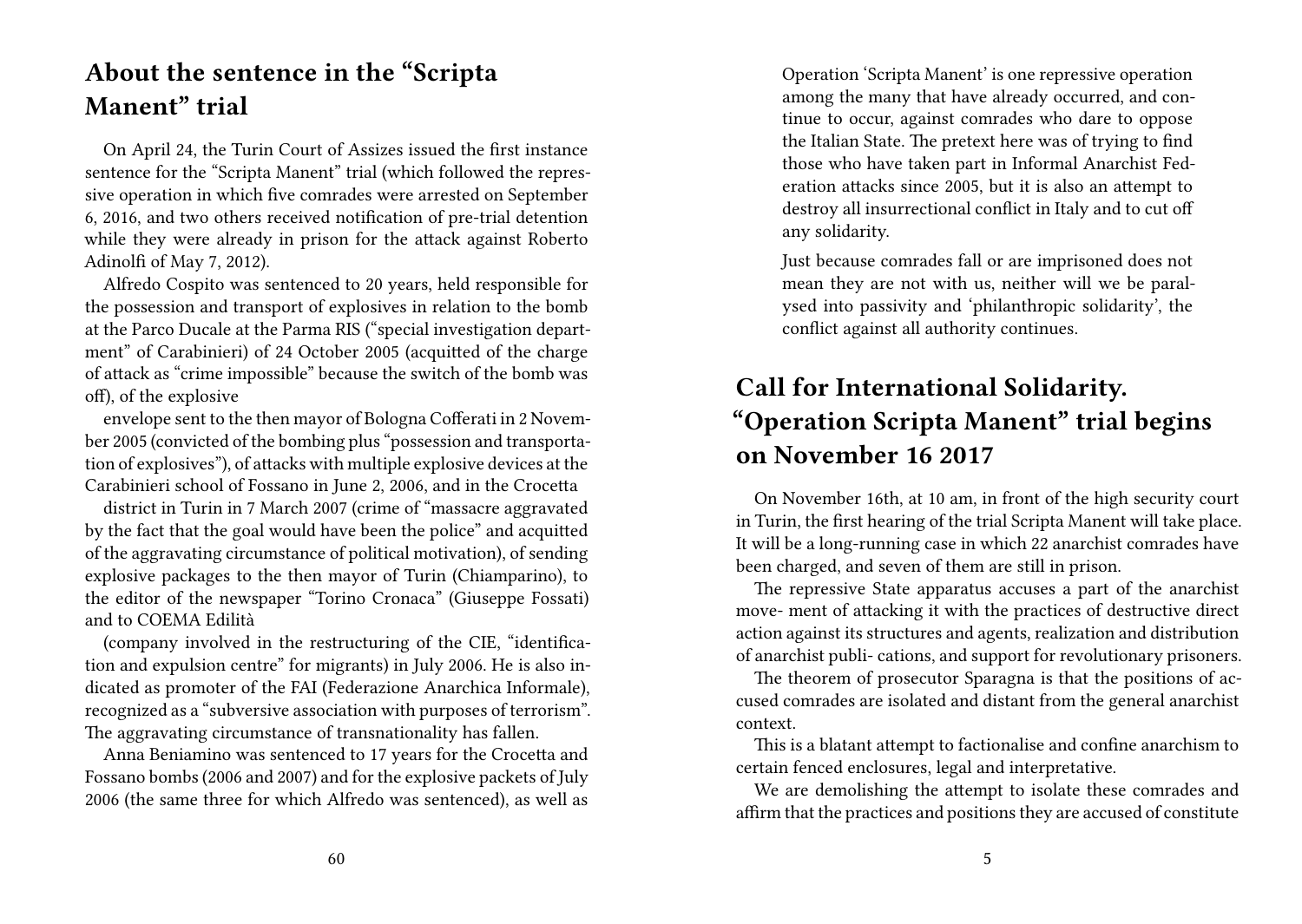a patrimony of all anarchists and revolutionaries, and we reaffirm our closeness and our solidarity with the defendants.

We call to take part in the gathering on Thursday, November 16th, at 10 am, in front of the high security court in "le Vallette" Turin prison, and relaunch the call for international solidarity with all anarchist, rebel and revolutionary prisoners; in any place and in accordance with their own methods.

# **Operation "Scripta Manent": 30 raids and 5 arrests for the attacks of Informal Anarchist Organization (FAI)**

In the early hours of September 6, 2017 an operation coordinated by the Digos [political police] of Turin led the raids of 30 homes in various Italian regions (Piedmont, Liguria, Lazio, Umbria, Lombardy, Abruzzo, Campania, Sardinia and Emilia Romagna) and the arrest of five anarchist comrades accused of subversive association with terrorist intent: Anna, Marco, Sandrone, Danilo and Valentina; in addition, a notification in prison for Nicola and Alfredo.

The operation, called "Scripta Manent" [from Latin proverb "verba volant, scripta manent" — spoken words fly away, written words remain], tries to attribute to a single direction a series of direct actions claimed by the Informal Anarchist Organization, reproducing in this way the same repressive strategies of some previous operations, such as Servantes and Boldness ("Ardire"), and trying to impose an associative and vertical structure on the expressions of anarchist conflictuality.

In particular, the attacks inserted in this investigation include the parcelbombs sent to the CPT's [detention centres for immigrants] director in Modena in May 2005, to the traffic-cops barracks in Torino-San Salvario and to the chief of police of Lecce (claimed by FAI/Narodnaja Volja), the explosive device against the RIS barwith the accompanying pressures, obviously without being called as such (the only internal regulations in this cage date back to 2002, a time when AS2 sections hadn't even been established yet), with only some changes such as, for example, being able to keep a camping cooker in the cells even after 8pm or sharing food at lunch.

As for life together inside, after a few days "blasphemy" or rather anarchist atheism and religion emerged as being quite incompatible for the muslim prisoner who asked to be transferred due to "incompatibility". For the moment, the management have dealt with this by applying a particularly obnoxious and ridiculous ban on meeting with other prisoners which we are trying to counter, given the small size of the section and the resulting isolation. The DAP's attempts at prison experimentation seem to be wavering considering the inability to manage the situation, as admitted by the local guards themselves.

Another interesting fact: due to their inability to enforce censorship, at least for those who didn't yet have it, management gave orders to confiscate the apparently much-feared book "Cooking in Maximum Security". Which begs the question what will the legal authority that holds "jurisdiction" do.

The brutal stupidity of the total institution of prison is not surprising, particularly when its obtuseness manifests itself so clearly and blatantly.

The thing we have however been able to see for ourselves is how it is always useful to shout things out loud to their faces.

From the AS2 in Aquila

Anna Beniamini, Silvia Ruggeri, Agnese Trentin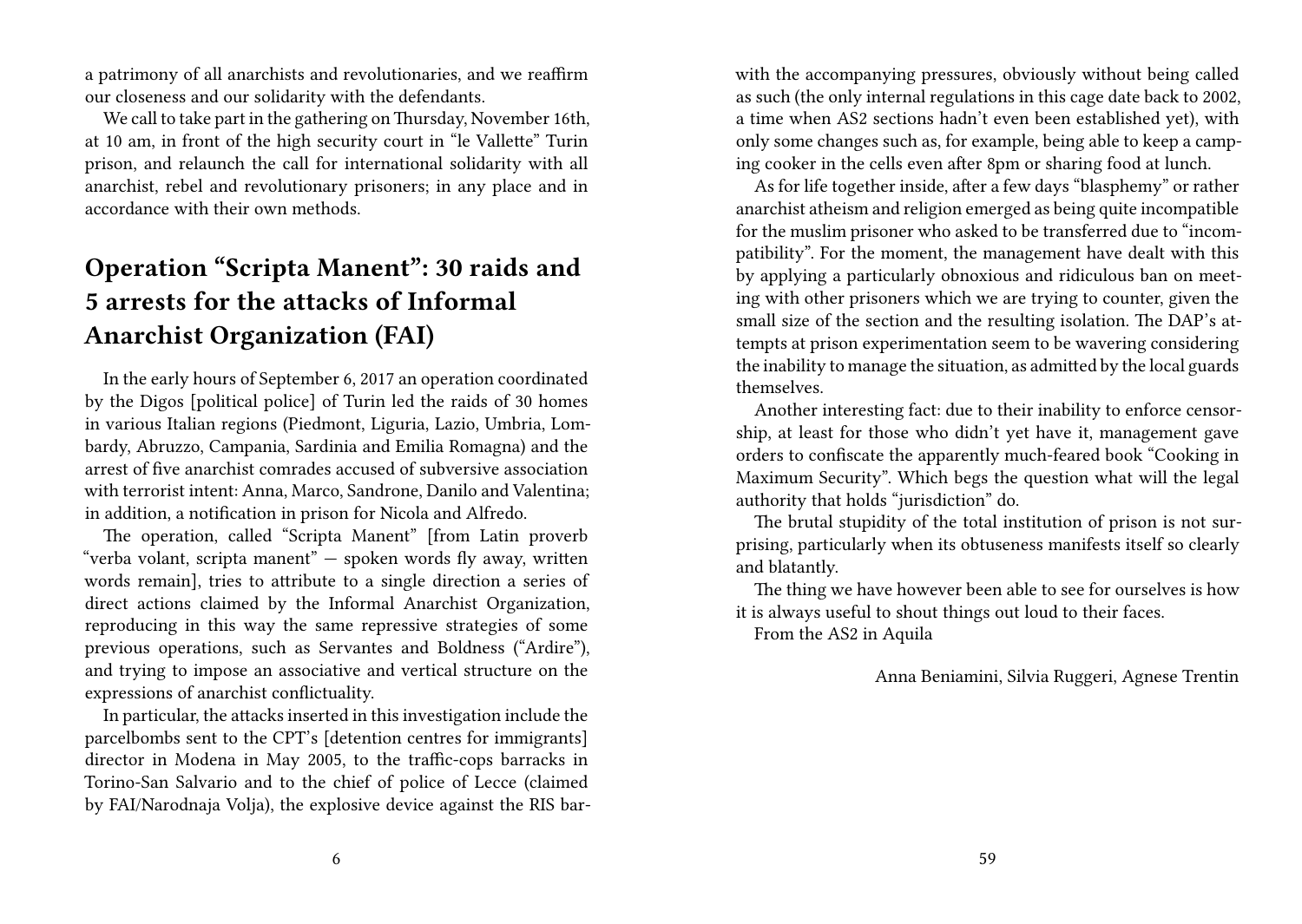prompted a series of disciplinary reports, a popular local practice: we were given 9 in the first week and 6 in the second, for futile reasons and arbitrary, if not imaginary interpretations. These include: the obsessive use of metal-detectors every time we enter and exit our cells, from our outdoor time to our social time, not to mention the times we go for showers – we've counted around 12 to 16 times; the ban on CDs and CD players to listen to music (they are only allowed for the mysterious and unclear purposes of "study"): the number of books allowed in the cells which is set at 4, with the addition of the Quran or another religious text and the Italian Penal Code (when asked about substituting religious or legal books with something a little more appropriate…the GOM display a poor sense of humour); the limited items of clothing allowed in the cells, as well as the few other basic necessities and goods permitted, are kept in a small external cabinet which is accessed under the visual control of the guards who count everything with their special chart; the inability to bring pen and paper outdoors; order, control, the GOM's count – they meticulously count everything and update their appropriate lists for all the things kept in the cells and in the storage room which are then verified during the two weekly searches.

Outdoor time is in a small space (8x10 meters) and so-called "social time" is a bad joke which, all at the same time and in the same barren room (an old visiting room), includes social activities (only one table with 4 chairs), a gym (only one exercise bike) and a place to pray. The breakdown of the imposed daily routine (7am cell doors open, 7.15am post collection, 7.30am breakfast trolley, 8.00am cell bars checked, 9-11am outdoor time, 11.30am food, 12/1pm eating together, 1-3pm social time, 3pm cell bars checked, 3.30-5.30pm outdoor time, 5.30pm food) along with almost constant direct visual control because the cell door slot must be kept open until 8pm other than for an hour and a half after lunch during which it can be kept slightly closed - are typical of a barracks-type prison.

Basically, if the AS2 section doesn't appear to have actual regulations, it has in practice adopted the norms of a 41bis section

racks [carabinieri forensics] in Parma (October 24, 2005, claimed by FAI/Cooperativa Artigiana Fuoco e Affini-occasionalmente spettacolare), the parcel-bomb sent to the Mayor of Bologna Sergio Cofferati (November 2, 2005, claimed by FAI/Cooperativa Artigiana Fuoco e Affini-occasionalmente spettacolare), the devices against the carabinieri cadets' barracks in Fossano (June 2, 2006, claimed by FAI/RAT-Rivolta Anonima e Tremenda), the devices placed in the Turin neighbourhood, Crocetta (March 7, 2007, claimed by FAI/RAT); among the other actions also the wounding of Adinolfi (May 7, 2012), despite the fact that two comrades have already been convicted and have publicly claimed this attack, in order to corroborate the crime of association.

It seems that the investigators, felt the need to structure their clues, used even linguistic and graphology experts, in addition to electronic and computer surveillance, and tailing.

# **Naples – September carrion Operation "Scripta Manent"**

At about 5 o'clock this morning, September 6, 2017 almost like an anniversary or the tax due on the garbage, a pack of guard dogs materialized outside my door.

They were not begging for nuggets, biscuits or bones but weapons, explosives, claims, Croce Nera Anarchica, Pagine in Rivolta and KNO3. With the arrogance typical of watchdogs, they pushed their way into the house and started rummaging, not before having delivered me the formal invitation signed, not by me of course, but a certain Roberto M. Sparagna who works as inquisitor on behalf of the Prosecutor of Turin. Apart from a few "Cobra" firecrackers and a smoke bomb they did not find anything else "dangerous" and gave vent to their hunger on newspapers, pamphlets and posters, especially from Greece and Mexico, the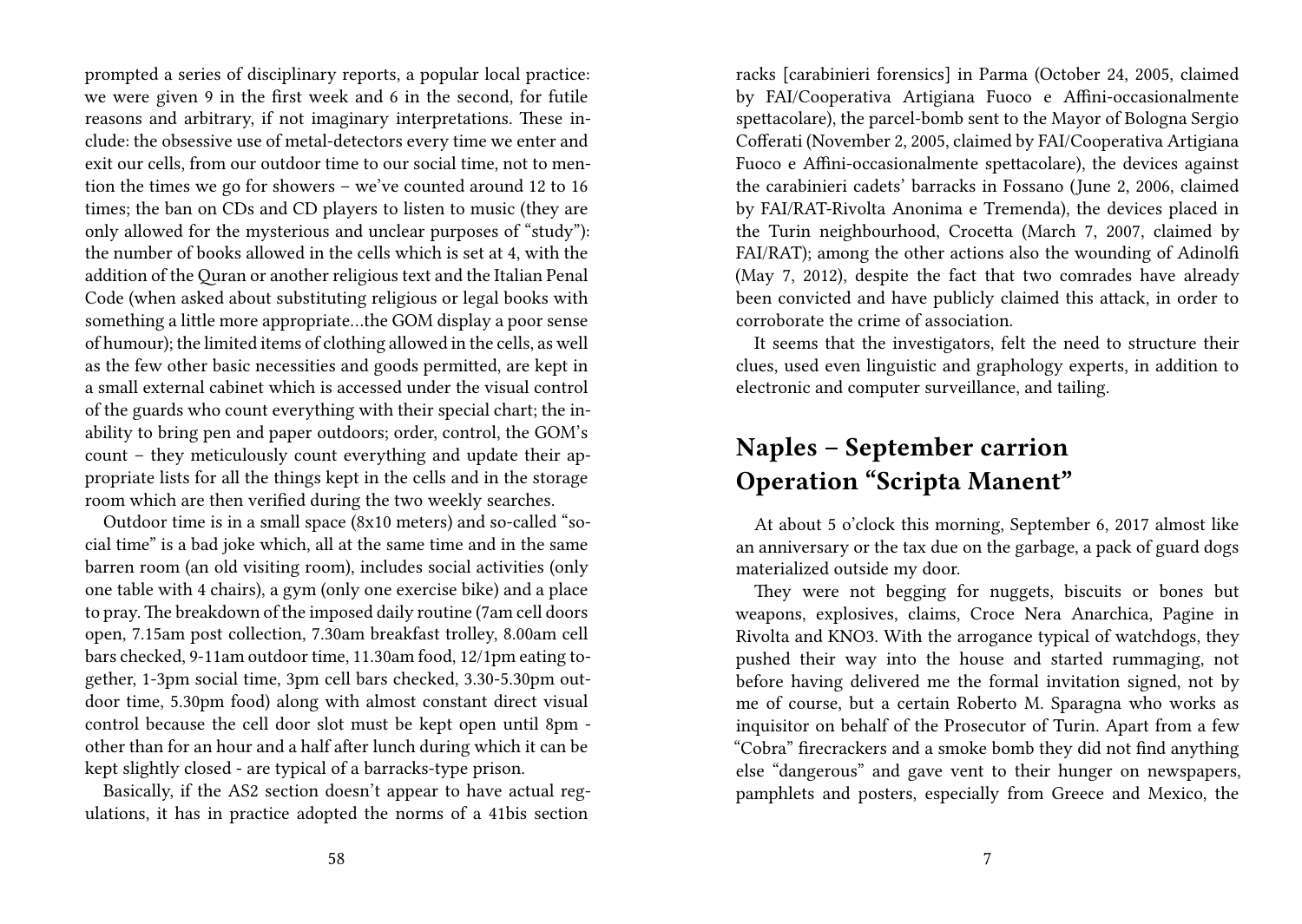above Italian anarchist publications and others, posters with FAI / FRI symbols as well as a good amount of correspondence even from decades ago.

After turning my room upside down and visiting those of my roommates, they asked me to accompany them to the police station to list the sum total of the raid and receive a receipt of confiscation.

Once again, with Septembrian surgical precision, they have unleashed raids and issued notifications of impending investigations; but above all some comrades have been kidnapped, 8 to be precise…

This time, in order to gain a place on the State payroll for a few years, the prosecutor R. M. Sparagna had to fish in troubled waters, going back to events that happened in 2003 (who knows if the next inquisitor will accuse and arrest us for the "Matese uprising" or the "revolt of Piombino "…

Those that the "wig" on duty is turning to, and has summed up under "270bis", are attacks carried out from 2003 onwards with the signature FAI / FRI, not knowing that back in 2004 someone from Rome had tried with "Operation Cervantes" and a couple of years later with the operation against the comrades of the then Croce Nera Anarchica [Anarchist Black Cross].

The arrest of our comrades will not succeed in making us beat a retreat, so arm yourselves with "holy inquisitorial" patience because you will have to wake us up at dawn for a long time … if you can find us still in our beds … Alfredo, Nicola, Anna, Marco, Alessandro, Daniele, Danilo and Valentina will not be left alone even for a second.

Our thoughts will be with them every moment of their sequestered lives, in their every breath, in each one of our steps along the paths of the dark woods.

I, myself and me

#### Naples, 6 September 2016

here for years) a REMS section ["Residences for the implementation of safety measures" which replaced the psychiatric prison hospitals established in the 70s], AS3 sections, our AS2 section and a "regular security" section with around 20 prisoners who work as labourers seeing as the rest of the prison is heavily guarded. The prison management's first move was an emphatic attempt to apply article 18 of the Italian penitentiary regulation in order to censor mail and news, as explained to us by an inspired GOM inspector and justified by the AS2 section regulations which automatically include censorship (an issue that doesn't fall under the jurisdiction of the prison but of the local judicial authority assigned to each of us), going as far as to consider applying the 41bis regime to some of us. The justifications provided reflect (pathological) delusions of omnipotence and of power that involve the entire chain of command, from the prison director to the last officer.

After the effective block on incoming and outgoing post in the first week and in the context of discussions with uniforms of every kind and rank, it emerged that L'Aquila prison had gone above and beyond the call of duty and had asked the previously mentioned judicial authorities to censor newspapers "in order to avoid contact with criminal areas of [geographic] origin" and to censor post given the alert of the "upper echelons of the DAP to increase the control and monitoring of correspondence for the prisoner in question, particularly at this historic moment in which Europe is embroiled in a series of terrorist attacks": basically, censorship can be applied both to post that is sent from respective areas of geographic origin as well as from anywhere else. Following requests for further clarification, their masterpiece of logic was revealed: it was a simple pre-printed request. Too bad that the criteria for applying the censorship are those used in the 41bis regime, which, among other things, include the actual cutting-out of newspaper articles, which must be cleansed of any dangerous news.

In the days that followed, other practices that are typical of 41bis regime continued to emerge and the constant objection to them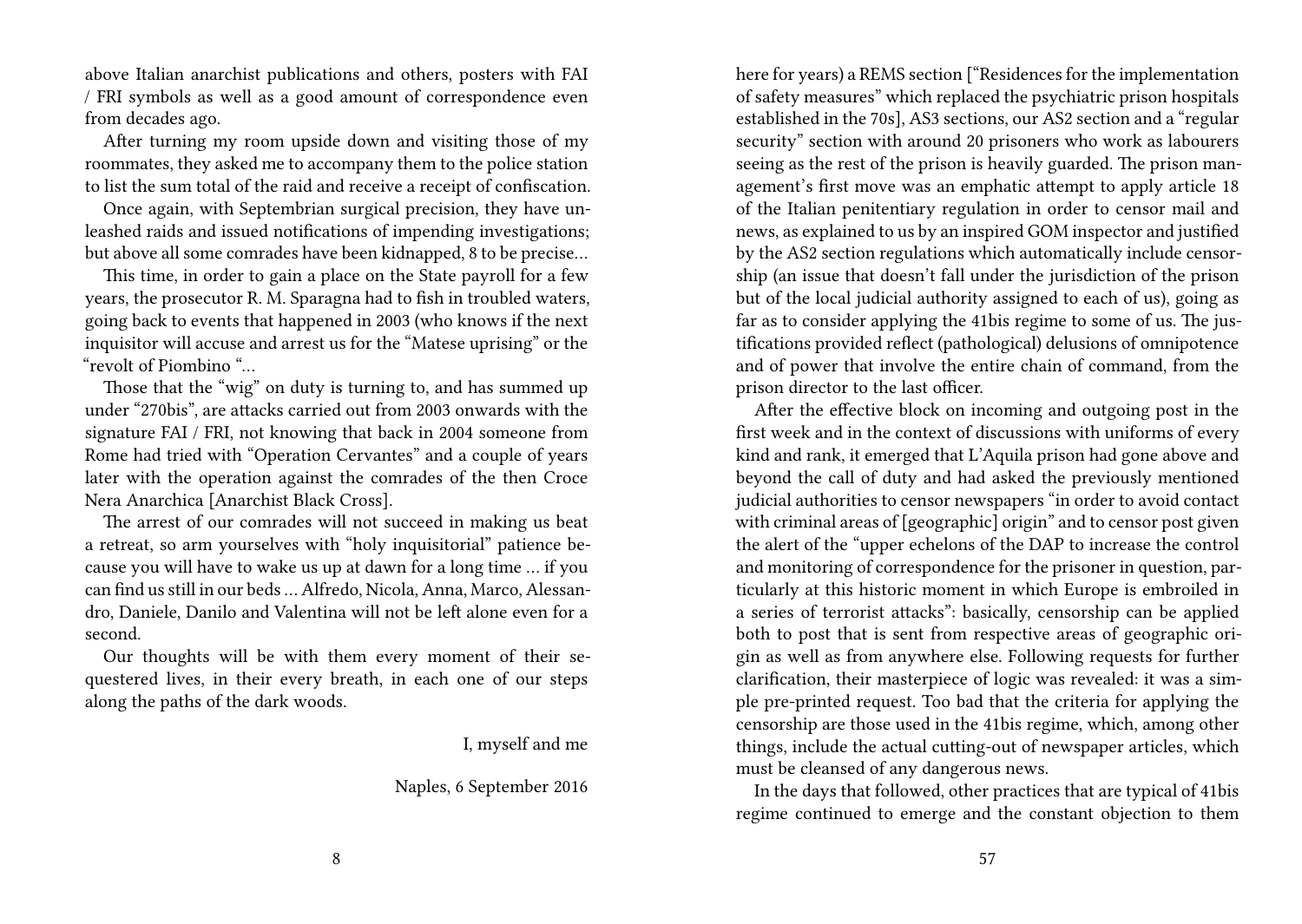# **Chronicles of a Journey and Landing in the Kingdom of L'Aquila**

Early wake-up call Saturday 6th April: 3 of us are transferred to L'Aquila from the AS2 section (high security) in Rebibbia prison in Rome. In practice the AS2 section in Rebibbia was shut down in the days following our transfer and may have been converted into an AS3 section given the overcrowded conditions for prisoners accused and/or convicted of criminal conspiracy - Art. 416 of the Italian penal code (a similar thing happened in March 2017 when the entire female AS2 section of Latina prison – communists and anarchists – was moved to Rebibbia and later converted into an AS3 section).

Currently, we are in the AS2 section of the Abruzzo region which now holds the sad record of being the only female high security section in Italy classed as AS2. It's a very small section comprising four single cells and is known as the "sezione gialla" ["yellow section"]. The space was set up and used in the past as a female 41bis section [41bis is the hard prison regime set up in Italy in the early 90s] and is one that now

– other than us "new arrivals" (forgive the excesses of inmate terminology but there you go) – also holds a muslim prisoner classed as AS2 who, following the transfer of two other prisoners held in the same section in February, spent more than 20 days in isolation. We can therefore assume that our arrival helped the DAP [Italian department of prison administration] avoid any embarrassment regarding the conditions of her detention.

From the very beginning the GOM's [special unit used in 41bis sections] militaristic and ridiculous management of the section was evident (they are the ones managing it here) as were their attempts to apply the rigour and control typical of the 41bis regime. In any case, this prison has male and female 41bis sections (where the only female communist prisoner classed as 41bis has been buried alive

# **Bristol: Vandalism of various prison workers property by Eco-anarchist vandals – FAI/IRF (UK)**

This is dedicated to all the very young ones, youths with no direction yet, the kids that punch out at everything. Those that hate being told what to do and hate authority, who've fell foul of the law, who don't even consider anarchy. Rebels without a cause. A prison gate is a border, it is a part of the class system, crime, scarcity and resource war. They need people to control and use in private prison labour. The prisons are exploding.

HMP Bristol, Horfield – 2 cars of screws are scratched and tires punctured, one a black sportscar – P6 SHT.

Horfield, Bristol – 12 Oak Road, house of screw has 'bars' sprayed on the windows and "screw" scrawled on the house in spraypaint.

Done in the International Week of Solidarity to Anarchist Prisoners, 23-30 August.

Solidarity to the anarchists in Italy arrested in Operation Scripta Manent and to all those in the prison uprising in America, 9 September.

Eco-anarchist vandals – FAI/IRF

# **Letter from anarchist comrade Anna Beniamino (Croce Nera Anarchica a-periodical, Issue no.3, pages 2-4)**

#### SCRIPTA MANENT

The prosecution in Turin have decided to put an entire anarchist tendency on trial: anti-organisation Anarchism. This isn't a sensationalist and defensive overstatement, it's what the Turin investigating judge, Anna Ricci, enacted with the arrest warrants issued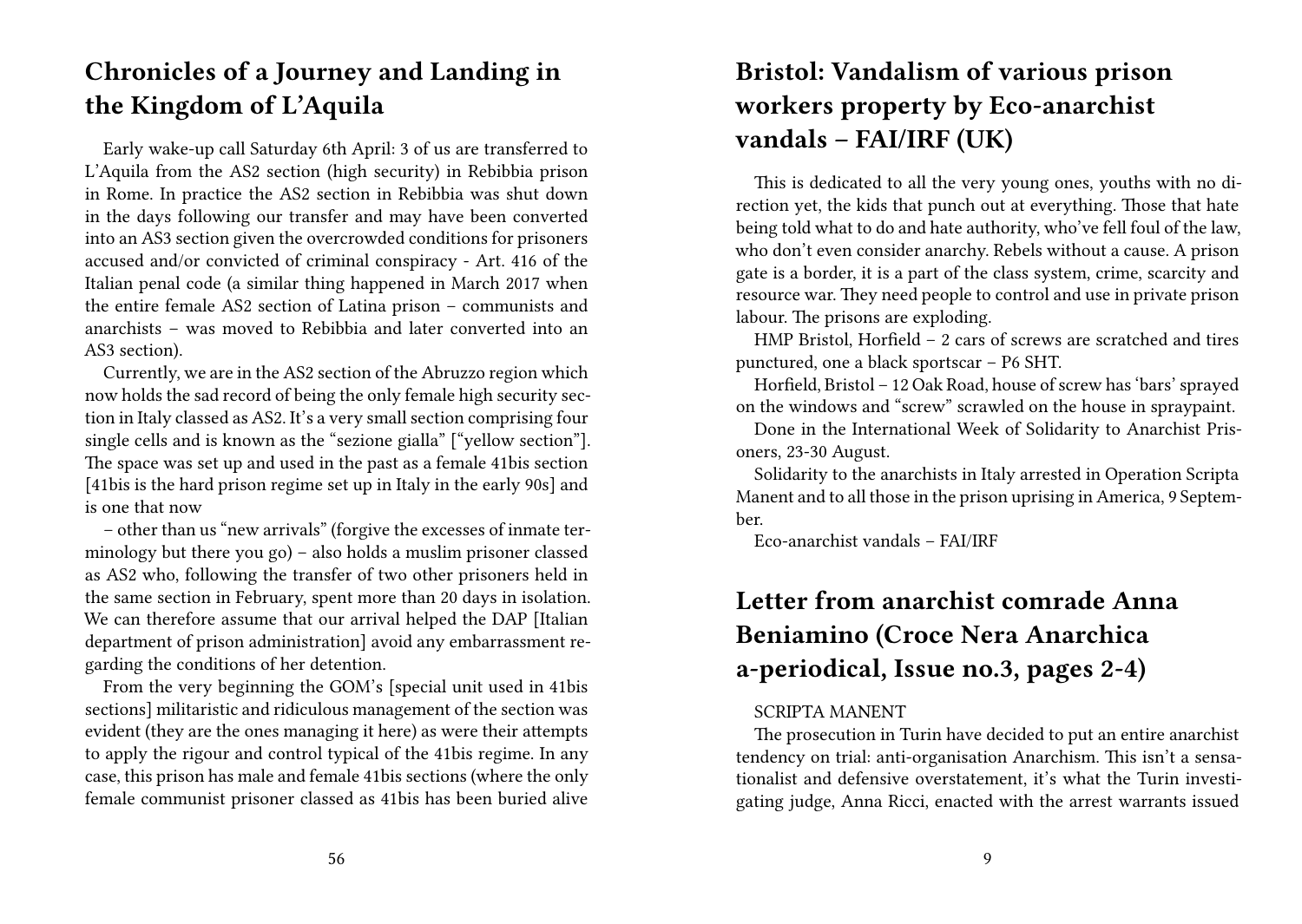in July 2016, and enforced in September, probably to avoid disrupting the summer holidays of some pubic official.

The inquisitors' choice is clear from the ridiculous framework that appeared in the arrest warrant papers, a product of the deleterious encounter between the mind of some cop and the rushed reading of a wikipedia summary. The framework gives shape to a repressive-Manichean vision of a 'social anarchy', a good and harmless one, and an (anti-social and anti-classist) 'individual anarchy', violent and palatable to repression, whose method is the 'anti-organization model'. By making the necessary distinctions, this framework aims to define a specific camp, to create a cage, so that from a generic 'insurrectionism', (a sub-product of the anti-organization model), always violent and liable to punishment to varying degrees, sub-species can be pulled out to form different strands of the investigation<sup>1</sup> for Italian cops: 'classic insurrectionism', 'social insurrectionism', 'eco insurrectionism' and the 'informal anarchist federation'.

That different tensions and tendencies exist within Anarchism is a fact, but it's also true that this type of rigid categorisation is an inherent feature of the mindset and requirements of the inquisitors, who are set on delineating a specific area in order to make their manoeuvres as best they can: it is within this space that the following operation lies. Historically, solidarity with revolutionary prisoners has been a focal point of interest for anarchists and a way to come together and build a rebellious sensitivity: revolutionary solidarity not solidarity with revolutionaries.

Devised by the Turin Digos and prosecutors back in 2012, in the wake of 20 years of recurring and failed repressive attempts, opera-

Already I see him in a few days' time sitting on the Vespa armchairs in "Porta a Porta" [long-standing populist TV news show], along with some failed criminologist spouting off about anarchism and how it is divided into groups, smaller groups, good and bad and his heroic deeds against the F.A.I.-F.R.I.

I would like to remind the miserable deputy prosecutor that despite the high sentences you've obtained against our comrades, brothers and sisters Alfredo, Nicola, Anna, Marco e Alessandro, you have only won a small battle… the war against the State and miserable wretches like yourself will be a long one.

I am aware that these few lines of mine will end up adding to another pile of shit that you'll vomit on the next judicial proceedings in the appeal court, but that's not my problem…

Never think that I will lose any sleep with your threats because your fellow inquisitors have already tried in the past, and if you talk about me today it means that I am still standing and not backing off one millimetre. I will also continue to do what I do best: take your disgusting plan and turn it against you.

You will never see Alfredo, Nicola, Anna, Marco e Alessandro buried in your dungeons. They are with us every day, hour, minutes and seconds, and we will never fail to make them feel our warmth, our solidarity and complicity until we have them with us again.

This goes for them and many other anarchist comrades imprisoned in the jails all over the world.

This goes until nothing remains of your institutions and prisons but ashes. Forever your enemy!

For the insurrection, for Anarchy.

Somma Gioacchino 25/04/19

<sup>1</sup> Turin's prosecutors have produced several judicial proceedings based on this framework in the last two years, which resulted both in the attempts to put 3 eco anarchists who had previously been sentenced in Switzerland for attempted sabotage to IBM, on trial yet again for article 270bis and to investigate and charge anarchists engaged in a solidarity fund for prisoners, with raids and warrants, sing the same article 270bis.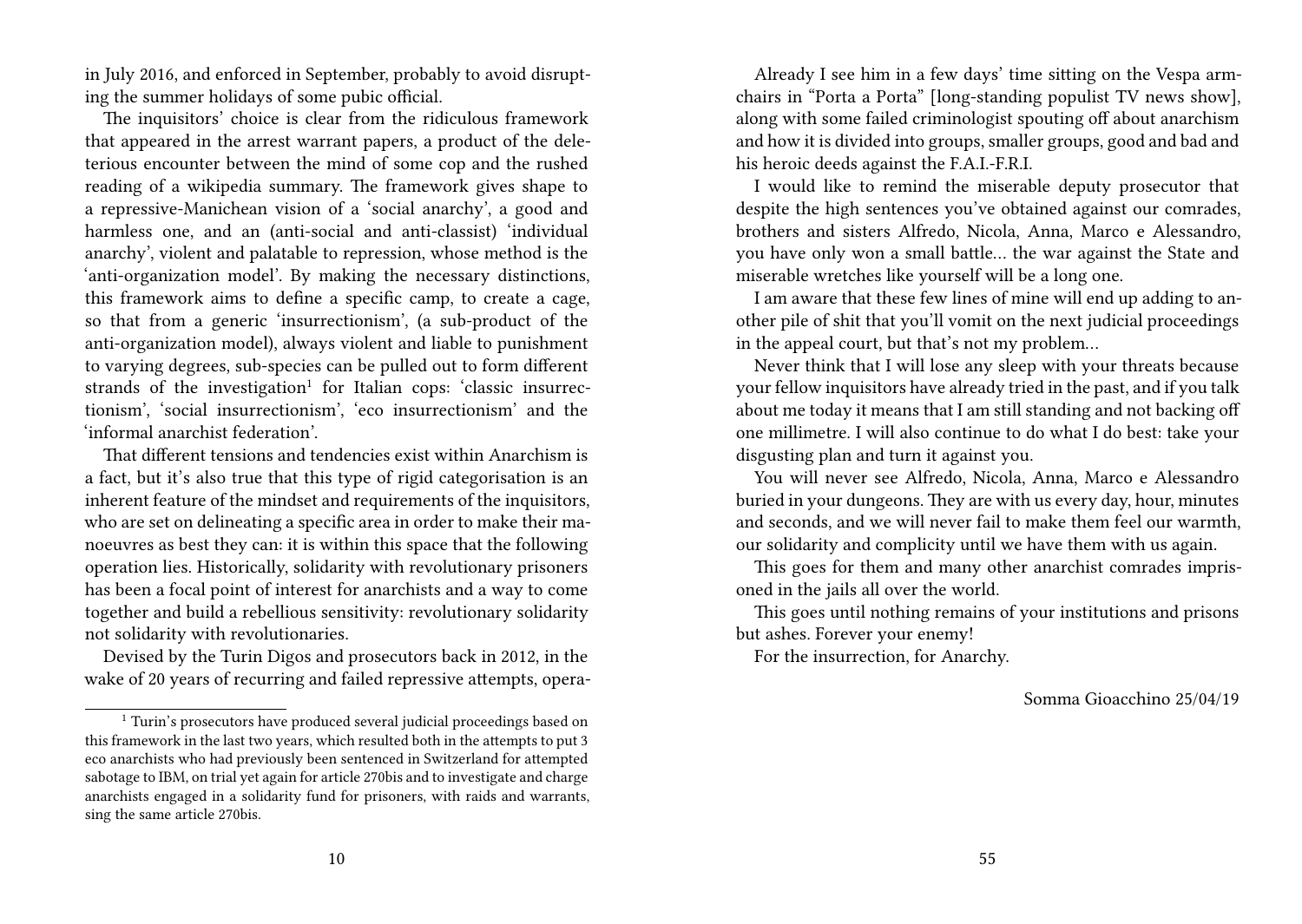## **Addresses of imprisoned comrades**

#### ALFREDO COSPITO

Casa Circondariale di Ferrara Via Arginone, 327 – 44122 Ferrara, Italy

### ANNA BENIAMINO

C. C. de L'Aquila via Amiternina 3 Località Costarelle di Preturo 67100 L'Aquila, Italy

### NICOLA GAI

Casa Circondariale di Ferrara Via Arginone, 327 – 44122 Ferrara, Italy

### ALESSANDRO MERCOGLIANO

Casa Circondariale di Ferrara Via Arginone, 327 – 44122 Ferrara, Italy

### MARCO BISESTI

Casa Circondariale

Strada Statale per casale, 50/A - 15121 Alessandria (AL), Italy

# **Miserable wretches!**

Everything was ready from the morning: journalists and live TV on the national channel…

A miserable judge in Turin, Roberto Sparagna, left no stone unturned in putting pressure on a gang of equally miserable individuals (jury led by judge Alessandra Salvadori).

A poor madman in search of fame after having moved from the anti-mafia prosecution to the terrorism one, he succeeded where other miserable colleagues of his had failed for decades: subversive association for the purposes of terrorism.

tion Scripta Manent led to the arrest of 5 anarchists: A.M., V.S., D.C., M.B., A.B., all already under investigation and/or arrested following various anarchist publications on action and repression, specifically, Pagine in Rivolta<sup>2</sup>, the *Croce Nera Anarchica* bulletin<sup>3</sup>, KNO3<sup>4</sup>. In addition, there were arrest warrants for A.C. and N.G., two comrades in prison since 2012 following an attack on the managing director of Ansaldo Nucleare, Adinolfi, which was claimed in court in October 2013 as the Olga Nucleus (FAI/FRI). For years, they'd been known as the editors of *Pagine in Rivolta* and Alfredo had already been prosecuted for KNO3.

Four other anarchists have been put under investigation, all of whom were imprisoned during the Ardire operation<sup>5</sup>, part of which converges into these current legal proceedings, along with 4 more

<sup>3</sup> [The first of the Black Cross series in the Italian language was the historical version published from 1969 to 1973 in support of Spanish anti-Francoists, with the additional involvement of Pino Pinelli and Stuart Christie's Anarchist Black Cross.] The CNA bulletin targeted by repression is the one published from 2001 to 2005, and today's CNA published since 2014 with a blog and a journal. The editors of *Croce Nera Anarchica* of 2001/2005 were the targets of the 2005 'Operation Croce Nera', a 270bis operation, which led to the arrest of seven comrades that led to no avail, 3 of whom are among those investigated within Scripta Manent.

<sup>4</sup> KNO3 came out in 2008 as a single issue subtitled 'revolutionary anarchist paper'. In 2008 it was the object of a 270bis investigation, 'Operation Shadow', led by Perugia's prosecutor Emanuela Comodi, in collaboration with the ROS carabinieri forces, in which the associative crime was dropped during the first degree trial. In 2015 the appeal trial resulted in a sentence against A.C. and A.B., whilst a third comrade was put under investigation for article 302 with the aggravating circumstance of terrorism linked to articles published in KNO3; other comrades were sentenced for the sabotage of a railway track and for car theft.

5 'Operation Ardire' began in Perugia with prosecutor Comodi, in collaboration with ROS carabinieri forces and led to seven arrests in June 2012. It was

<sup>2</sup> *Pagine in Rivolta* was published under the subtitle 'revolutionary anarchist periodical' from 1997 to 2002, with 14 issues that had a variable circulation that reached one thousand copies. It contained articles of analysis and critique of the anarchist movement, chronologies of direct actions, claims, prisoners' lists and news on repression.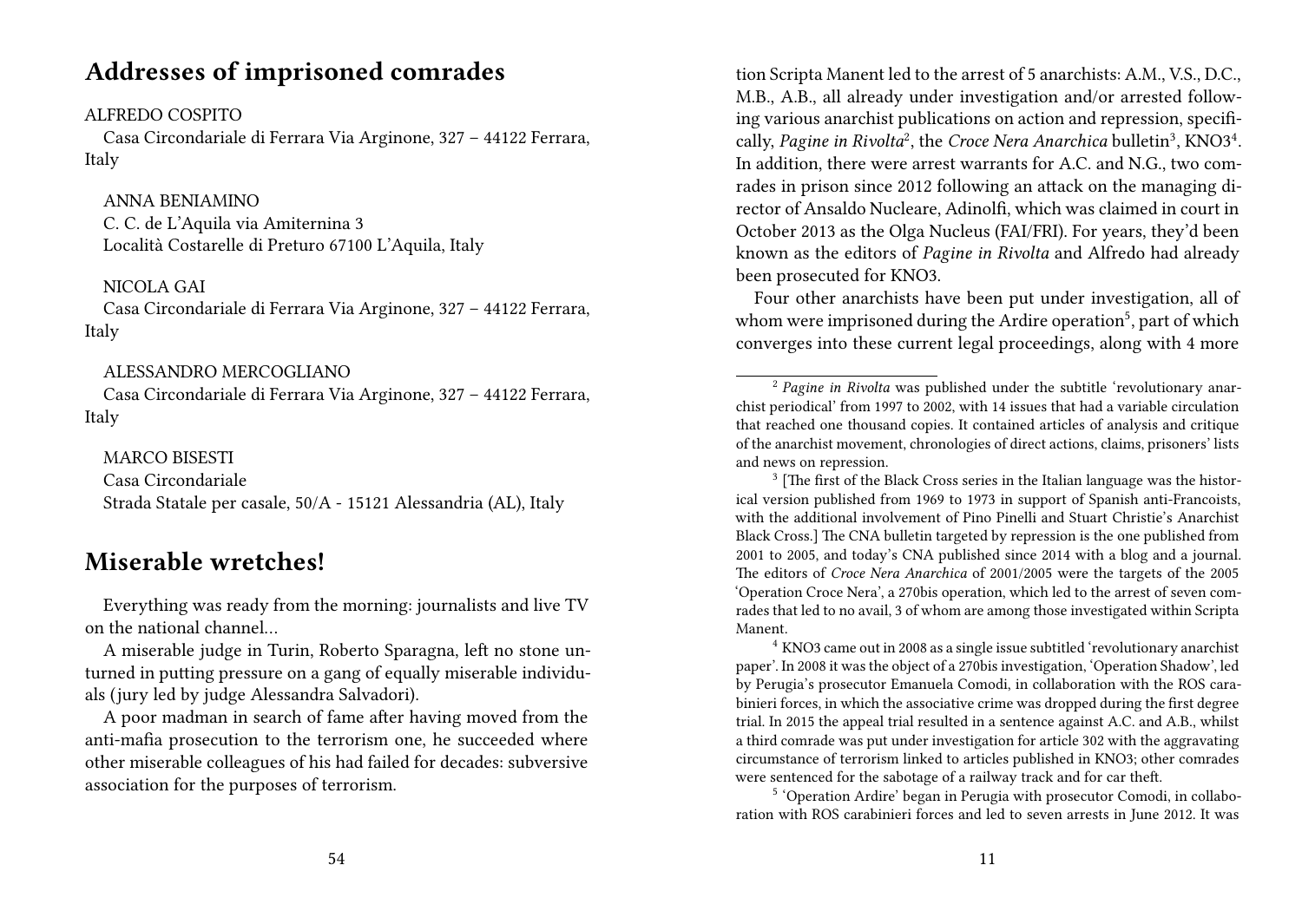whose arrests the judge refused to validate in the July warrant and led to the prosecutor's unsuccessful appeal attempt in October 2016. In addition, 32 raids were carried out across Italy, during which a comrade and editor of CNA was arrested and is still being held in prison under the AS2 regime<sup>6</sup>.

The investigation is still underway. The operation is being led by prosecutor Roberto Sparagna, new to socalled anti-terrorism proceedings but well-known for having run trials for so-called organised crime. It is unknown whether this operation was down to him or the input of Turin cops: the latter seems much more likely, as the bulk of the investigation was conducted and archived by the Digos over the years and because of little picturesque background events like the "greetings from Dr. Petronzi" (Turin's ex-Digos chief), which Sparagna made sure to extend to the arrested during one of his interrogation attempts.

It matters little whether the prosecutor is essentially a puppet/ ventriloquist or whether he's driven by his own will; the declared intent is to repress and silence an anarchist component that has always supported, and continues to support, direct action, solidarity with revolutionary prisoners, the multiform practices of anarchist destructive action and permanent rebellion against political conformism and compliance inside and outside the milieus of the movement.

Given the pace of court appointments, legal fees are increasingly high and, therefore, we must renew the invitation to those who wish to contribute to make payments to the CNA account.

There has been a change in the postepay card number for paying money in support of the comrades on trial for operation "Scripta Manent": 5333 1710 7777 2446

Those who prefer to make a bank transfer can contact us through cassamanent@tutanota.com to get the IBAN details and the name on the card.

We are taking this opportunity to ask comrades to make an effort as we are about to face the last stages of the trial and more legal expenses need to be faced.

autistici.org/cna

### **Five comrades sentenced - 24/4/2019**

A first instance sentence was issued in the trial that began in June 2017 regarding the "Scripta manent" operation, which on September 6, 2016 led to the arrest of five anarchist comrades and the notification of pretrial detention to two other imprisoned anarchist comrades (Alfredo and Nicola). The requests for sentences proposed by the public prosecutor R. Sparagna for 22 accused anarchist comrades exceeded 200 years.

On April 24th the sentences were issued, as reported in Croce Nera Anarchica website:

Anarchist comrades sentenced: Alfredo Cospito 20 years Anna Beniamino 17 years Nicola Gai 9 years Alessandro Mercogliano 5 years Marco Bisesti 5 years The other accused were acquitted. HEALTH IS IN YOU!

based on article 270bis and referred to a series of attacks claimed by FAI/FRI between 2009 and 2012. The jurisdiction of the case passed from Perugia to Milan after a high court ruling in the appeal court, and for some of the accused, S.F., E.D.B., G.P.S. and G.L.T., it was passed from Milan to Turin and brought into Scripta Manent. All those imprisoned were released in 2013 after serving the maximum term.

<sup>6</sup> D.C. was arrested during one of the raids within Scripta Manent after electric material for common use (9-volt batteries and bulbs) was found in his home. Prosecutor Francesca Polino from Rome opened a separate proceeding against him, whilst keeping him in the high security AS2 regime.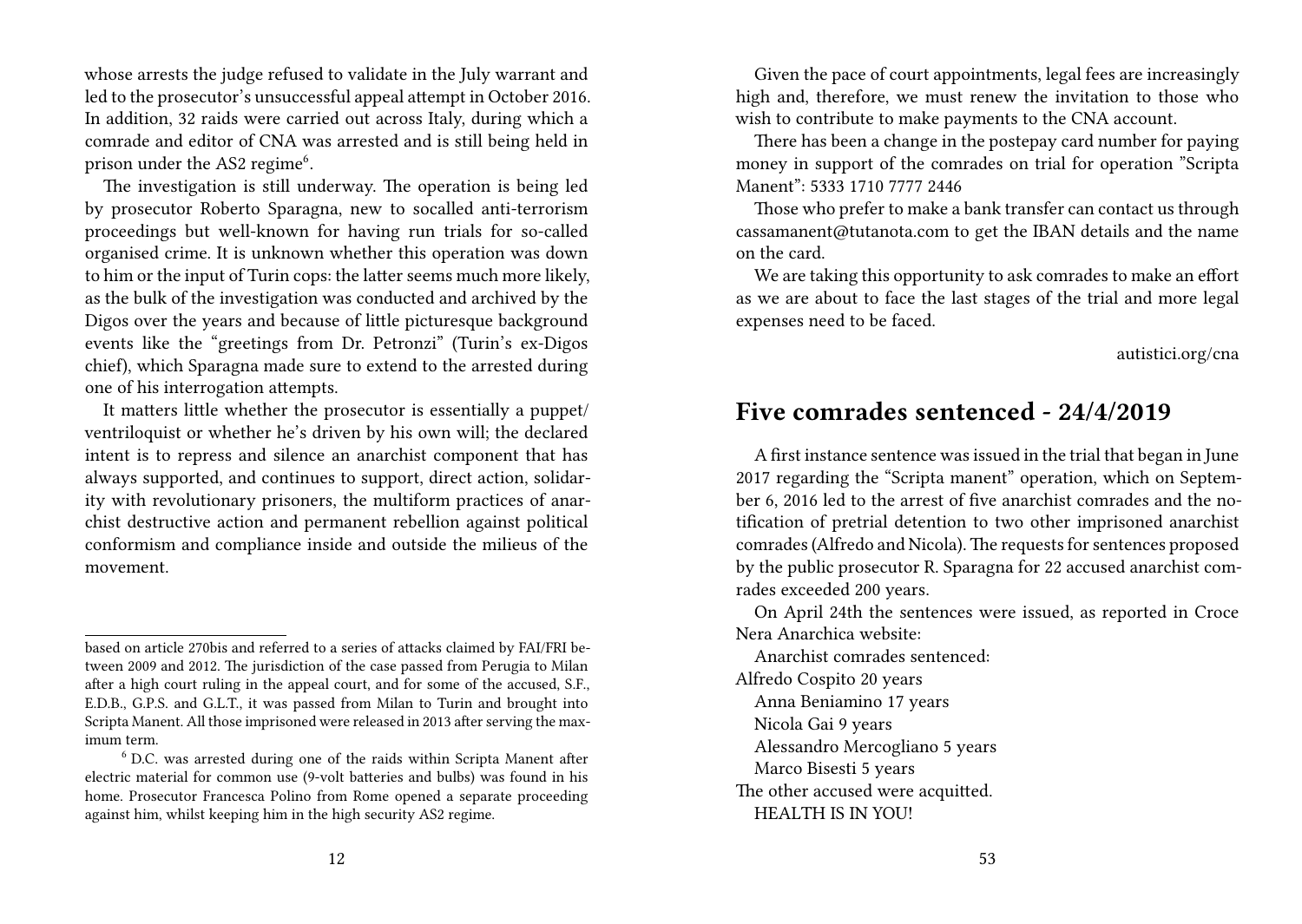anarchism without asking for approval or consensus, who act without worrying about the "politically correct" discourse (so much in vogue in our times) that haunts our little shops today. We are also not interested in "aesthetics", but "ethics", the practical, the real…

We are looking for an anarchism that dirties our hands, keeps us awake and always on guard (as opposed to any complacency); this anarchism that is not liked by and disturbs the servants of the State, who have not abandoned their efforts to imprison us.

It is not easy to go from one place to another. It's even more difficult along with our daughter, that little beauty we called Iraultza, and a canine companion that we will never fail to take with us, because she is an integral part of our clan.

Apparently, the Spanish State has not stopped wanting to put me in prison for a "residual sentence" that exists only in its putrid mind and its disgusting papers.

That being how things are, we have decided to live in the shadows, bringing our invisible contribution to all the projects that are of interest to us and with which we feel complicit.

We express all our subversive solidarity for the DESERVING comrades on trial in Italy and the world. We have no declarations to make in the courts of the "gowned" because we don't give a shit about their theatres and farces, their accusations and acquittals.

The best way to propagate Anarchy is to live it intensely, not by representing it. We are not for farce or comedy.

There will be no more "communiques" from our clan: We are free and we are dangerous.

For Anarchy!

The nomad-anarchist clan. Elisa-Gabriel-Iraultza and the quadruped.

### **New Solidarity Card for "Scripta Manent"**

January 28, 2019

Everyone is charged under article 270bis, some since 2003, others since 2008<sup>7</sup> relating to FAI/FRI to various degrees, as both 'promoters/ organisers', as well as 'participants'.

A.C. and N.G. are also charged with article 280bis for a string of attacks<sup>8</sup> carried out from 2005 to 2007 on the basis of what is defined as a 'serious investigative framework' even if, in actual fact, the same comrades had already been investigated by the same cops, with the same 'evidence' shortly after the same events and in 2012<sup>9</sup>, using the usual armoury of phone tapping, eavesdropping, video recording, tailing, DNA sampling, etc. and the cases had been archived.

Launched on the back of the 2012 arrests, this investigation is an attempt to apply an associative charge to the case of the wounding of Adinolfi and to investigate a whole political area of comrades who have expressed solidarity with those arrested and with their action: the cops used article 270bis and their so-called 'crimes of

<sup>7</sup> From 2003, because this is the year identified as the beginning of FAI following the attack on the interior minister at the time, Prodi and because of the text that claimed responsibility for it. For some of the accused, it's 2008, because they'd already been put under investigation for the same attack, without having been formally charged.

<sup>8</sup> This refers to: the explosive device against the RIS carabinieri forces in Parma in October 2005, an action claimed by Coop. Artigiana Fuoco e Affini (occasionally spectacular)/FAI; the explosive/incendiary parcel sent to the then mayor of Bologna Sergio Cofferati in November 2005, also claimed by Coop. Artigiana Fuoco e Affini/FAI; the double explosive attack on the carabinieri training centre in Fossano (CN) in June 2006 claimed by FAI/RAT; the explosive/incendiary parcels sent to the then mayor of Turin Chiamparino, the director of *Torino Cronaca* Beppe Fossati and placed on the premises of Coema Edilitia, a company involved in the construction of the CIE in Turin in July 2006, all claimed by RAT/ FAI; the 3 explosive devices set off in sequence in the Turin neighbourhood of Crocetta in March 2007 and claimed by RAT/FAI.

<sup>&</sup>lt;sup>9</sup> In the summer of 2012, during the investigation and subsequent arrest of A.C. and N.G., prosecutors in various Italian jurisdictions reopened a series of archived case files relating to the attacks that the FAI had claimed over the previous 10 years.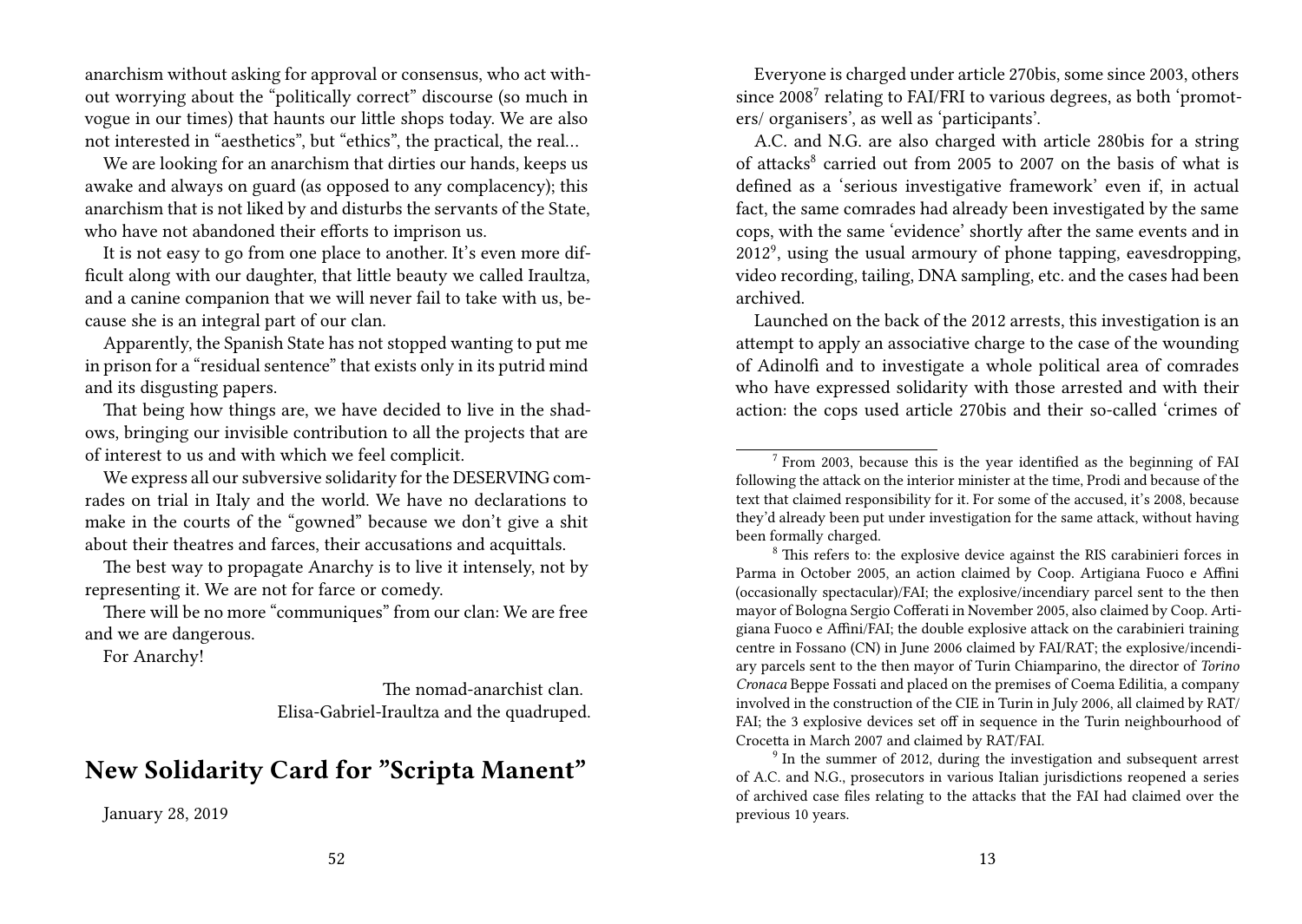intent', in order to sift through what had already passed through the hands of various Italian prosecutors, putting everything together under their jurisdiction by reviving and rehashing a series of case files that had previously been archived.

This attempt to bring everything together is also mentioned in the judicial order itself and had seeped into the media quite extensively in recent years, as well as in August 2016, with newspaper articles that described 'anti-terrorism summits' held between the different prosecutors and made grand claims of 'bad masters' and 'violent infiltrators' in contexts that in themselves, were democratically acceptable.

This time, having followed a temporal and logical format that inverts the classic action/repression sequence, repression is retroactively looking for unsolved actions and political positions consolidated over the course of 20 years, as a restraint and a warning against the current "excessive" shows of solidarity. These are clearly aimed at repressing unwelcome solidarity and the spread of an anarchist feeling that openly talks about prisoners and actions, publishes and supports them. The cops' ambitions aimed even higher, as evident in the raids, failed arrests and most of all, in the accusatory framework that spans 20 years of anarchist actions and publications.

The excursus begins with the Marini trial<sup>10</sup> in 1996 and ends with the current Croce Nera Anarchica, tracing an optimal line that starts from critiques of how the Marini Trial was handled, passes through the various articles and claims presented in Pagine in Rivolta, KNO3 and CNA, and ends with writings containing discussions and calls to be present at the Adinolfi trial (WITH OUR their homelands because of the wars that the west has brought to their countries.

Well, yes, I want to subvert all this!

As I declared at the beginning of the trial, I claim as mine and only mine the project of Radio Azione on whose website has been published everything that I feel myself to be in affinity, complicity and solidarity.

I claim the texts signed 'Radio Azione' as texts written by me, reaffirming that I still think now what I thought at the time. I claim every single word I have said on the radio.

I claim wanting to translate claims of direct actions carried out by anarchist comrades all over the world. Because I am for direct action!

I claim having translated texts of anarchist comrades locked up in the concentration camps all over the world.

I claim having supported, collaborated with and organized initiatives for Croce Nera Anarchica.

I claim always having supported imprisoned comrades including through initiatives aimed at their economic support.

I claim being antiauthoritarian, individualist, for insurrection and the destruction of this lurid and fetid existent and of the State-Capital!

Forever your enemy! For Anarchy!

Gioacchino Somma

### **Free and dangerous by Elisa and Gabriel**

Ardire, Scripta Manent, Operation Buyo … Do they mean anything to you? These are only a few of the police judicial "operations" that our "clan" has lived on its own skin for being and remaining anarchists to the extreme consequence.We are a nomadic clan that goes from country to country in search of accomplices who practice

<sup>&</sup>lt;sup>10</sup> In 1995, about thirty anarchists were arrested and put on trial by Rome prosecutor Antonio Marini in collaboration with ROS carabinieri forces for article 270bis, in addition to a series of specific offences. The associative charge referring to the so-called ORAI organisation was dropped in 2004 and a sentence for subversive propaganda and other specific offences were confirmed.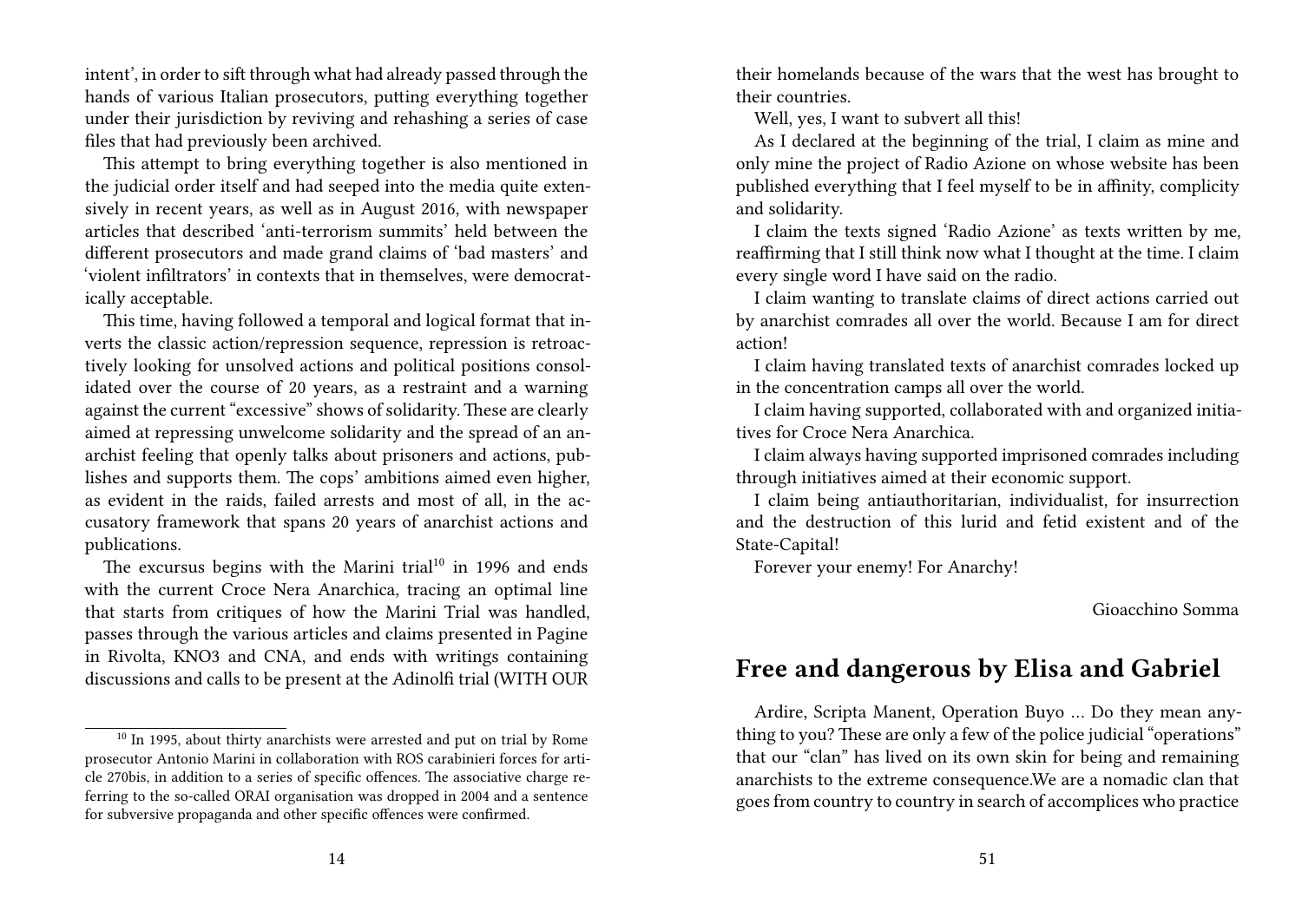I stick closely to my ideas that you don't like because are for the destruction of everything that has to do with your miserable world.

If it had been up to me, I wouldn't have been born at all, but others decided for me so I have no other choice than to be in this world my own way. I shall never belong to the herd that you assign a path for grazing to…

I am different, I prefer to elude paths and go with the wolves. Guilty or innocent?

No, thanks. I leave this lurid trick to you.

I am anarchist so I will always be your enemy!

I am with my brothers and sisters whom you are now keeping locked up in your State concentration camps.

I stand in solidarity and complicity with Alfredo, Nicola, Alessandro, Danilo, Marco, Anna, Valentina and all the anarchist comrades imprisoned for other inquests all over the world… from South America to Greece!

It won't be the threat of a sentence hovering on my head to make me take a distance from them.

It hurt not to be able to write to them these past two years, but I had decided not to give any more pearls to the pigs… and let it be clear that the pigs are not my imprisoned brothers and sisters but those who followed me for six years; those who ordered a bug to be placed in my bedroom and those who listened to everything that went on in my bedroom.

Luckily I had covered the eyes of your dear motherfucking 'Agente Elena', which still vegetates inside my computer. I only hope I just gave you 'wanking' material and nothing else…

I consider it a compliment to be defined a 'terrorist' by a State that through its armed wing kills in its police stations, barracks and prisons; a State that has always been the institutional face of the Mafia, the Camorra, the 'Ndrangheta and the Sacra Corona Unita, as well as the perpetrator of massacres in the streets, trains, planes and recently has been sinking boats full of people escaping from

HEADS HELD HIGH and HERE AND NOW) and finally, with today's CNA.

This is why it is not an overstatement to claim that this legal proceeding is one that is being extended to an anarchist feeling, even if it is trying to hone in on the circle: cornerstones of antiauthoritarian thought and method such as direct action and the rejection of representation, affinity and informality, revolutionary solidarity and mutual aid, become, in the words and paper rubbish of inquisitors, the dangerous raw material that must be repressed as soon as it appears.

It is neither simply a 'crime of opinion' that's being put on trial, nor the censorship of the democratic freedom of expression: this is the war that authority is waging against the bond between thought and action that lies at the basis of anarchism.

By trying to strike publications, blogs or any other means of communication anarchists decide to use, repression only reaffirms the validity of these means: to be a thorn in the side of subjugation and silence.

Anna

Prison of Latina

# **The attack of the State will only fuel the insurrection Solidarity to the anarchist comrades arrested in Italy**

The insurrectionist attack and international solidarity continues in the hearts and action of the rebels around the world. Repression will lead to nothing more than their spreading. The attack of the state will only fuel the insurrection. We send our flaming solidarity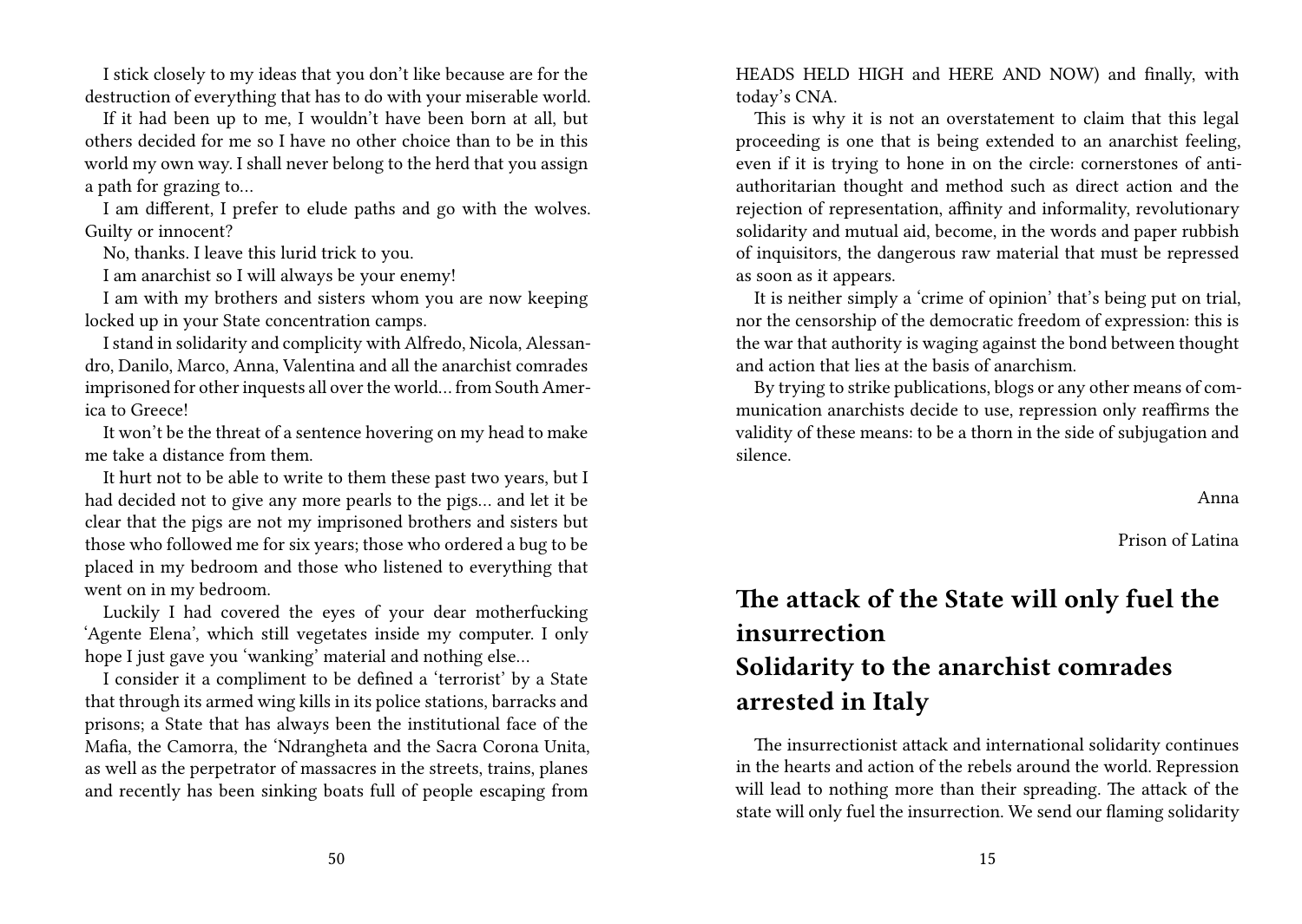to the anarchist comrades arrest in "Operazione Scripta Manent" in italy Alessandro, Marco, Danilo, Valentina, Anna, Alfredo, Nicola, and Daniele.

Individuals of act for freedom now!

September 24, 2016

# **Solidarity benefit gig on 11/2/17 for anarchists arrested in operation 'Scripta Manent' in Italy. London UK**

Flier

SOLIDARITY WITH THE ANARCHISTS ARRESTED FOLLOW-ING THE LATEST POLICE OPERATION IN ITALY

In the early hours of 6th September 2016, an operation coordinated by the Digos (political police) of Turin led to the searches of 30 homes in various Italian regions (Piedmont, Liguria, Lazio, Umbria, Lombardy, Abruzzo, Campania, Sardinia and Emilia Romagna) and the arrest of five anarchist comrades accused of subversive association with terrorist intent. In addition, two anarchists who have been in custody since September 2012 received notification in prison.

The police operation is called "Scripta Manent" (from Latin proverb "verba volant, scripta manent" — spoken words fly away, written words remain), and is just the latest in a series of similar others carried out throughout the last decades, all of them meant to take anarchists out of the streets and into jail. Why? Because anarchist ideas and practices are dangerous to power. These are ideas and practices, theory and action, which have one and only unequivocal object: total liberation and the destruction of all forms of oppression, no matter whether we live in times of "crisis" or not. But during a period of "crisis" people often stop being passive recipients of decisions imposed from above. Anarchists,

# **P.M. requests for sentencing March 7, 2019**

The Turin Public prosecutor Roberto Maria Sparagna made the following requests for sentencing of those accused in the 'Scripta Manent' trial:

Alfredo Cospito: 30 years Anna Beniamino: 29 years

Gioacchino Somma: 7 years and 6 months

Valentina Speziale, Marco Bisesti, Pasquale Valitutti, Omar Nioi, Erika Preden, Alessandro Mercogliano, Daniele, Stefano, Claudia, Sergio: 6 years and 6 months

Alessandro A. , Francesca G.: 8 years Nicola Gai: 10 years

Danilo Cremonese: 10 years

Patrizia Marino: 7 years and 3 months Carlo Tesseri: 8 years and 3 months

Gabriel Pombo Da Silva, Stefano Fosco, Elisa Di Bernardo: 7 years For none any extenuating circumstances. No contested recidivism.

# **March 18 Gioacchino Somma's final declaration to the court of the trial of "Scripta Manent"**

Today, two years since the beginning of this trial in which I am accused along with the others, my anarchist comrades, brothers and sisters, and after letting this public prosecutor with an unsurprisingly sick imagination talk, I reiterate all the more forcefully that I am anarchist, individualist and for insurrection.

Having read thousands of pages of court papers written by various Neapolitan and Turin prosecutors, I am now even more convinced that sometimes it's better to be in judicial trouble than to think the way you do.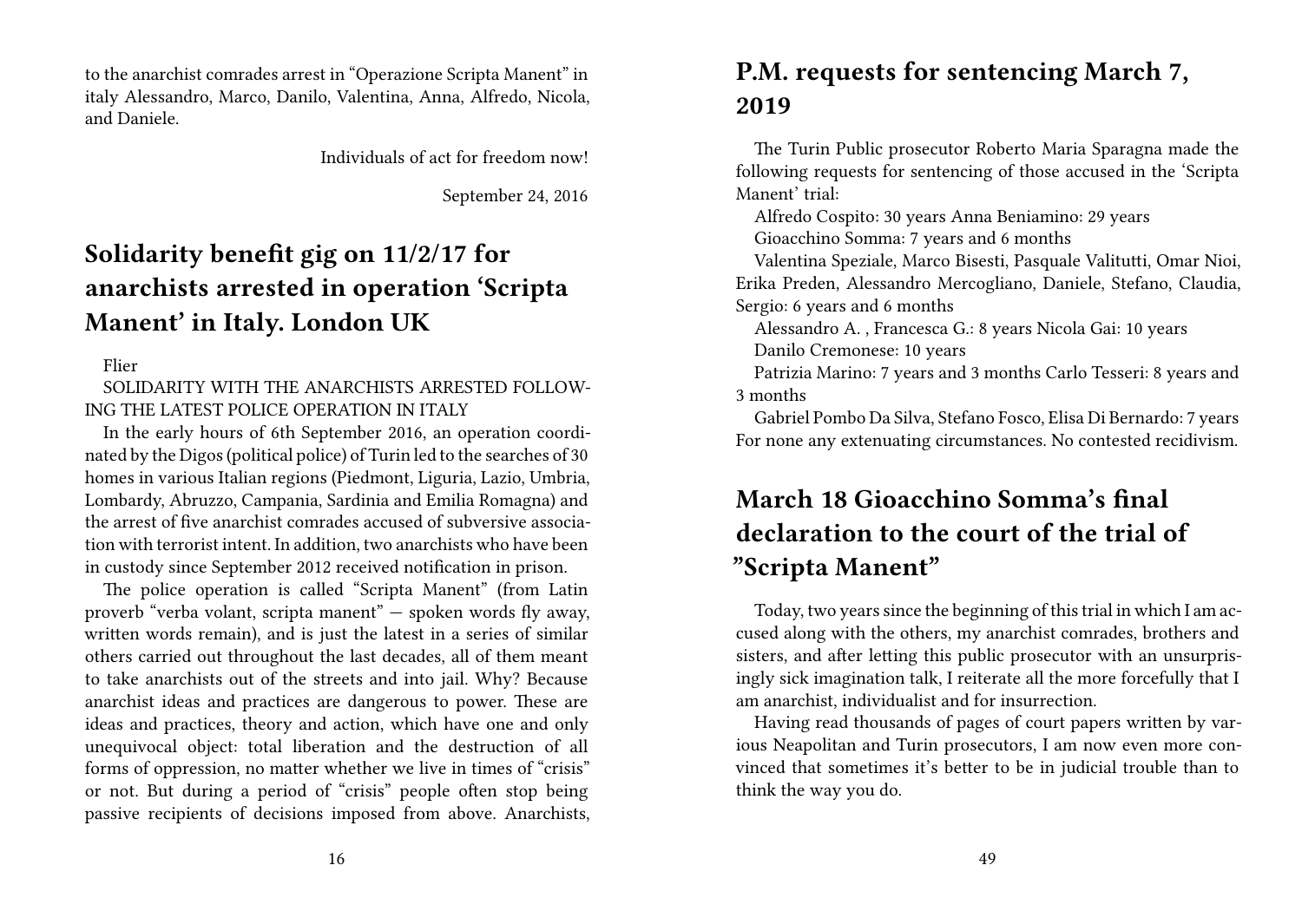Sunday

Wild hip hop session outside the female unit of the Rebibbia prison 3pm sharp

ALL PROCEEDS WILL GO TO SUPPORT THOSE IMPRIS-ONED AND INVESTIGATED FOLLOWING THE REPRESSIVE OPERATIONS 'SCRIPTA MANENT' AND 'PANICO'

(Via Bencivenga 15 – Rome / bus 90, 60, 211, 84, N4)

### **Paris, France: 3 Postal Vehicles Torched by Anarchists**

On the night of Monday 22nd to Tuesday, April 23rd, three vans of the Post Office were torched in rue e la Chine in Paris.

The role of the Post Office in this society, at the intersection of the public sector and capital, is crucial and is often forgotten. That is why it was targeted, with the perspective of a permanent antiauthoritarian conflictuality against the institutional, economic and ideological mechanisms of this world.

A negation of this society, which strives to be international via action and solidarity with comrades, has fallen into the net of repression.

A thought for the anarchists locked up in Italy, especially those recently convicted for Operation Scripta Manent.

"*I declare myself to be anti-authoritarian, individualistic, for the insurrection, for the destruction of this filthy and vile world and for the destruction of State Capital! Always your enemy! For Anarchy!*" 12

Anarchists for Internationalist Solidarity

<sup>12</sup> Declaration of Gioacchino Somma, one of the anarchist defendants in the Operation Scripta Manent trial.

in this sense, can set an example in terms of attack, direct action and self-organization of the struggle. That's the reason behind the many operations with fancy names (Cervantes, Night Time, Boldness, etc.) that have cost many comrades time in prison and endless judicial proceedings.

Italian public prosecutors don't even need any evidence of "crime" to order raids and arrests against anarchists. So if you are an anarchist in Italy you can expect your home to be stormed by dozens of armed cops at any time, and you end up in jail for months on end awaiting trial for some police investigation often based on inconsistent evidence.

"Scripta Manent", in particular, is focused on a string of direct actions claimed by various groups of the FAI, Informal Anarchist Organization, between 2004 and 2012. The attacks inserted in this investigation include the parcel-bombs sent to the CPT (detention centre for immigrants) director in Modena in May 2005, to the traffic-cops barracks in Torino-San Salvario and to the chief-police of Lecce, the explosive device against the RIS barracks (carabinieri forensics) in Parma (October 2005), the parcel-bomb sent to the Mayor of Bologna Sergio Cofferati (November 2005), the devices against the carabinieri cadets' barracks in Fossano (June 2, 2006), the devices placed in the Turin neighbourhood Crocetta (March 2007). In order to corroborate the crime of association, another action was included in the list: the shooting and kneecapping of Roberto Adinolfi (May 2012), managing director of nuclear power company Ansaldo Nucleare, despite the fact that two comrades (Alfredo Cospito and Nicola Gai) have already been convicted and have publicly claimed this attack putting a supposed end to the case.

The comrades arrested in operation "Scripta Manent" are: Marco Bisesti – Alessandro Mercogliano – Anna Beniamino – Danilo Emiliano Cremonese – Valentina Speziale – Alfredo Cospito and Nicola Gai.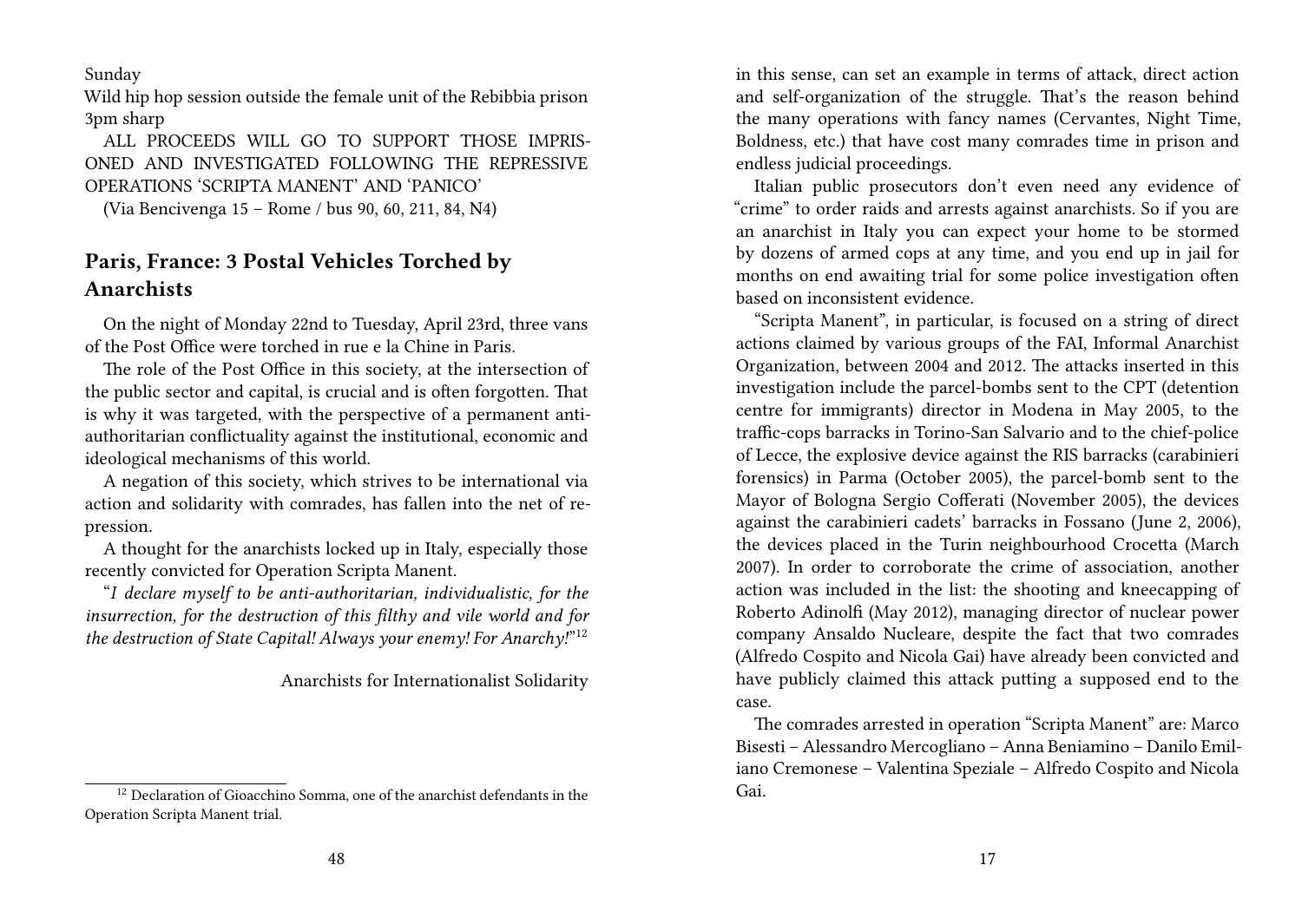Another comrade, Daniele Cortelli, was arrested in relation to other proceedings on charges of possession of material for the manufacture of explosive devices, following the discovery in his apartment of some batteries and an electrician's manual.

In the face of all this, we can only stand by the side of those who struggle against this rotten society based on exploitation and who believe in action as a means to change things. Let's not allow repression to achieve its aims of intimidation and scaremongering that would want us to be submissive and obedient to the order of the law.

Freedom for all! Fire to all prisons!

# **Communique from Daniele Cortelli from Regina Coeli prison**

"Between these four increasingly narrow walls,

I cultivate my hatred of the system. "

If you are an anarchist get it into your head, if you have not already done so, that it could be your turn to end up in prison sooner or later, and that the paths that could lead you there are many.

If you are an anarchist, first, you have to be careful about what you keep at home: simple things, trivial or almost, become components of devices or explosives in the cops' reports, a story we have also seen recently in Bologna with a comrade ending up in AS2 in Ferrara. Even books, pamphlets and leaflets, so-called "paperwork", become proof of affiliation with terrorist organizations.

And then there are the classic conspiracy charges, usually 270a, that allow the guards to throw you inside without even bothering to provide "concrete evidence".

In short, the roads are many, but the reason is one: being irreducibly aligned against power.

Turin, the comrade of Fermento, the prisoners of operation Scripta Manent and Panico. In the fog of Cremona we don't swallow the pill of repression either.

### **Rome, Italy : Enijoy cars under attack**

ENI kills and pollutes in Italy and abroad. In the night between 26th and 27th February 3 incendiary devices were left in 3 enijoy cars.

Solidarity with all imprisoned anarchists.

\* *Translation note: ENJOY is a 'sustainable' vehicle sharing company run by energy company ENI and public transport operator Trenitalia*

### **Underground Hip Hop Festival, benefit for anarchist prisoners (28-29-30/03/2019) Bencivegna Squat**

NO FASCISTS NO COPS NO SEXIST LYRICS OR ATTITUDES Free donation entry

Friday

8pm Pizzas

Followed by concerts: PEGGIOKLASSE, MC INGANNO, SHILI E NOBRIDGE, COMA, SERPE IN SENO, NO CHAPPY? BOUR-GEOISE!, F.A.M.E., MOSKELLA

Saturday

#### 2pm GRAFFITI JAM

6pm FREESTYLE JAM mics and beatmakers all invited 8pm Pizzas Followed by concerts: EMCEE 'O Zì, SILLA MANDRIA, 100# POSSE, PREALPI ONDA CLANDESTINA, FUTTA, DJ QVP + LABORATORIO HIP HOP METICCIO + BRADERS, KATO + INZU (EQ-25), SECCO, TOT0' NASTY+ ANTOUCH+ DJ APU, BEATBOXERS (FRANK VENUS & SATANA)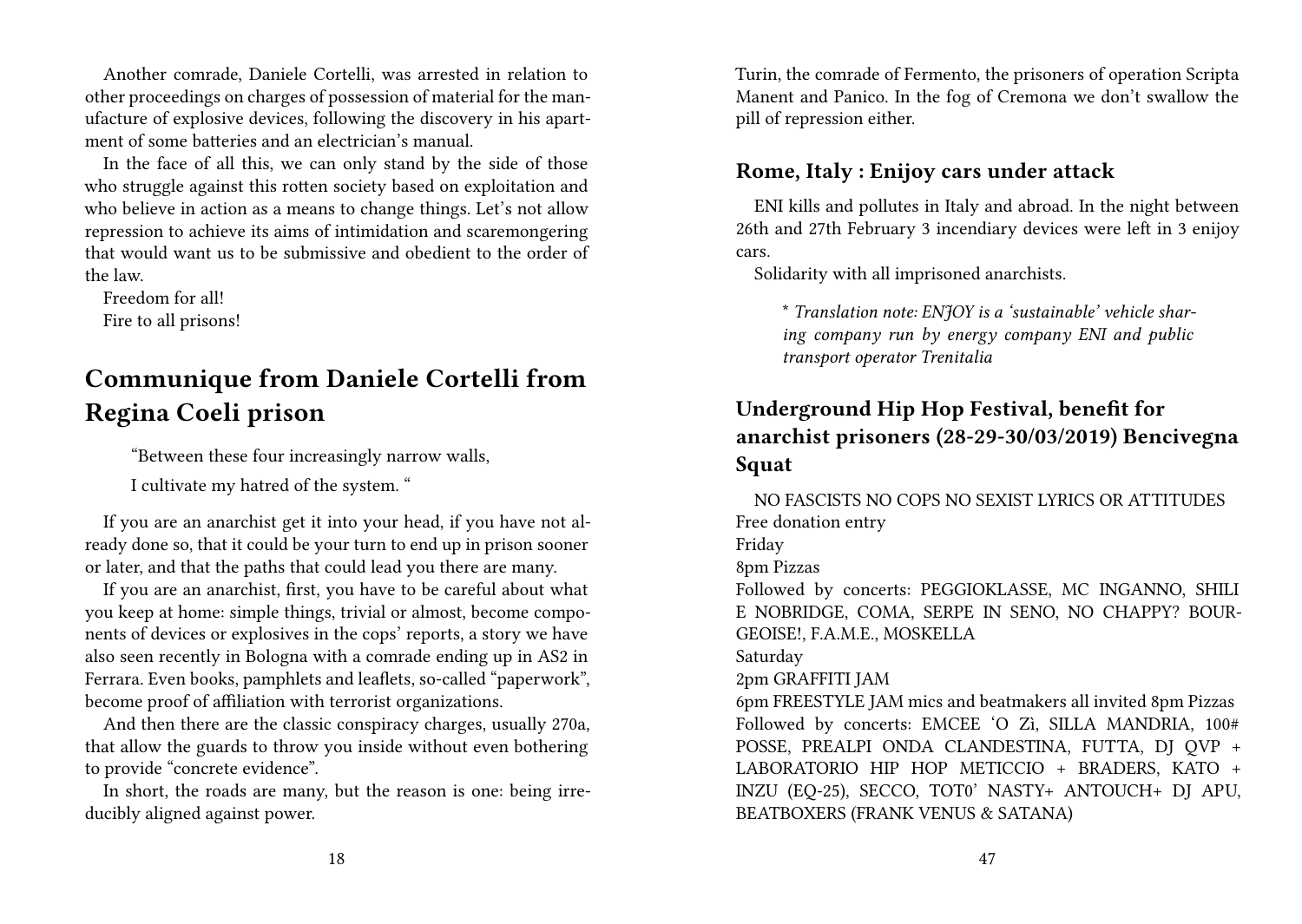archists arrested and on trial during this period, following the repressive operations "Scripta manent", "Panico" and "Scintilla", and against the eviction of Asilo Occupato in Turin.

Freedom for all prisoners! Long live anarchy! Below the text:

Twenty years of history of anarchism are being impeached here.

We are not charged, but this is our history and our revolutionary path. And it is precisely this path that the practices currently under trial belong to.

We are all involved and the executioners of the state can neither define nor understand our ideas and our lives.

Solidarity with anarchist and revolutionary prisoners! Not a step back, Always Headed Up.

"Firmly and without compromise towards our goal". For Anarchy!

### **Actions in solidarity**

### **Pinerolo : Solidarity attack**

Round Robin /Thursday 21 February 2019

During the night we attacked the Poste de Pinerolo office [near Turin] with hammers as a gesture of solidarity and complicity with the anarchists arrested in Turin and Trentino and with the comrades imprisoned for the Florence affair and operation Scripta Manent.

Salvini hatchet man – Asilo is everywhere

### **Action in solidarity in Cremona**

Round Robin / Sunday 24 February 2019

Following the arrests and raids in Trentino we put an optic fibre cabinet out of use during the night. Silence the techno-world to let the living flesh scream. Also in solidarity with the comrades in

If I say this it is certainly not to complain about the iniquity of democratic justice, but to point out how easy it is for an anarchist to end up in prison, no matter how careful one is. Awareness of this risk should not scare us, just keep us ready.

So "Scripta Manent" was not at all unexpected but is a repressive attack whose only uncertainty was "when", not "if." An attack by the democratic regime against those who, within it, still refuse to submit to the values and morals of dominion by getting into in a conciliatory perspective of dialogue and compromise, but remain in open confrontation with power.

"The State is not thinkable without lordship and servitude … For the State it is indispensable that nobody have their own will; if one had, the State would have to exclude that one; if all had, they would do away with the State."

This society, where everything has its price like in a shopping mall, where anything can be bought and sold as long as you have the money, this society based on profit no matter what the cost will always have a staunch enemy in who is not willing to trade their life and their dignity. Money is the only driving force of this system of death and misery. The State legitimates it, the police defend it, the newspapers give voice to its lies. Anarchists reject it and attack it.

Solidarity with those arrested, those under investigation and those raided in operation "Scripta Manent".

Solidarity with those who are paying the price for opposing this system of domination in this world.

With those who under a leaden sky choose to bring about the storm. For a world built on the ruins of this one.

"Charges upon charges, sentences upon sentences, what counts is the hour of capitulation."

#### Daniele Eccheccazzo

[Whatthefuck]ps: Daniele, comrade editor of CROCE NERA ANAR-CHICA, was arrested in relation to other proceedings on charges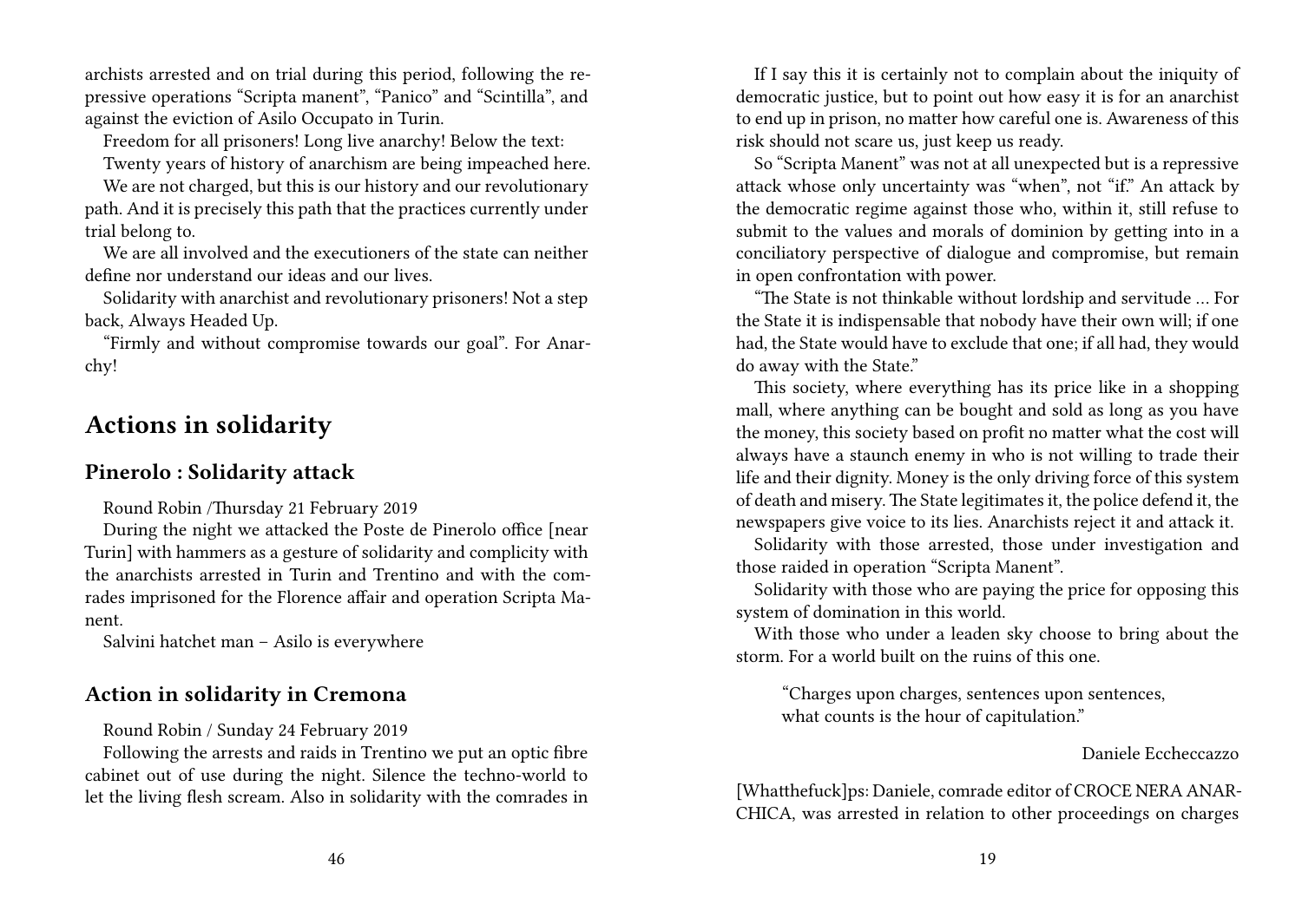of possession of material for the manufacture of explosive devices, following the discovery in his apartment of some batteries and an electrician's manual, and was released on 7/2/ 17 from prison.

# **Call for a solidarity presence at the preliminary hearing for operation "Scripta Manent"**

#### FOR ANARCHY ALWAYS

A preliminary hearing for the operation "Scripta Manent" trial will be held on 5th June 2017 in Turin. The hearing is to decide on various charges, including 'creation and participation in a subversive associa tion', several explosive attacks on carabinieri, politicians, journalists and companies involved in the construction of prisons and detention centres for migrants – all claimed by the Informal Anarchist Federation, as well as instigation to commit a crime and attempting to defend criminal acts following pieces published in *Croce Nera Anarchica*. There are 15 people on trial, 7 of whom are locked up in AS2 sections in the prisons of Ferrara, Alessandria and Rebibbia. The imprisoned comrades are subjected to constant harassment and further restrictions in the communication between one another and with the outside. In spite of this, they are continuing the struggle against the system of domination and keeping up conflictuality through acts of revolt and contributions to the conflict between anarchists and the enemy in authority.

In particular:

- In January 2015, 7 anarchists held in the AS2 unit of Ferrara, following noisy protests and strong confrontations with the guards, were given 15 days' solitary confinement each in turn.

- In August 2016 anarchist Alfredo Cospito smashed the glass partition between the visiting room and the guards' room in solidarity

entiations, which the prosecutor in charge tried to use against the anarchists themselves, as the former is seeking to sentence our comrades and put the last twenty years of the history of anarchism and anarchist solidarity on trial. In fact, all demonstrations of solidarity expressed on websites, pamphlets, journals and posters continue to be added to the court papers.

The first part of the trial is due to end in the early months of 2019, with the first-grade sentence.

#### SCRIPTA MANENT

Alfredo Cospito Nicola Gai Danilo Cremonese Alessandro Mercogliano C.C. Via Arginone, 327 – 44122 Ferrara, Italy Marco Bisesti C.C. San Michele – Strada Casale, 50/A – 15121 Alessandria (AL), Italy Anna Beniamino C.C. di Rebibbia – Via Bartolo Longo 92 – 00156 Roma, Italy

# **Text read in solidarity to anarchists under trial following Scripta Manent operation**

On Monday 11 February in the bunker hall of the Turin prison a large group of comrades expressed their solidarity with the anarchists on trial following the "Scripta manent" operation (6.09.2016). Roberto Sparagna (the public prosecutor in the trial) was unable to take a word to formulate his indictment. After several slogans and the reading of the following text, the Court interrupted the hearing. The courtroom was evicted through the intervention of the riot squads. During the protest, solidarity was expressed to all the an-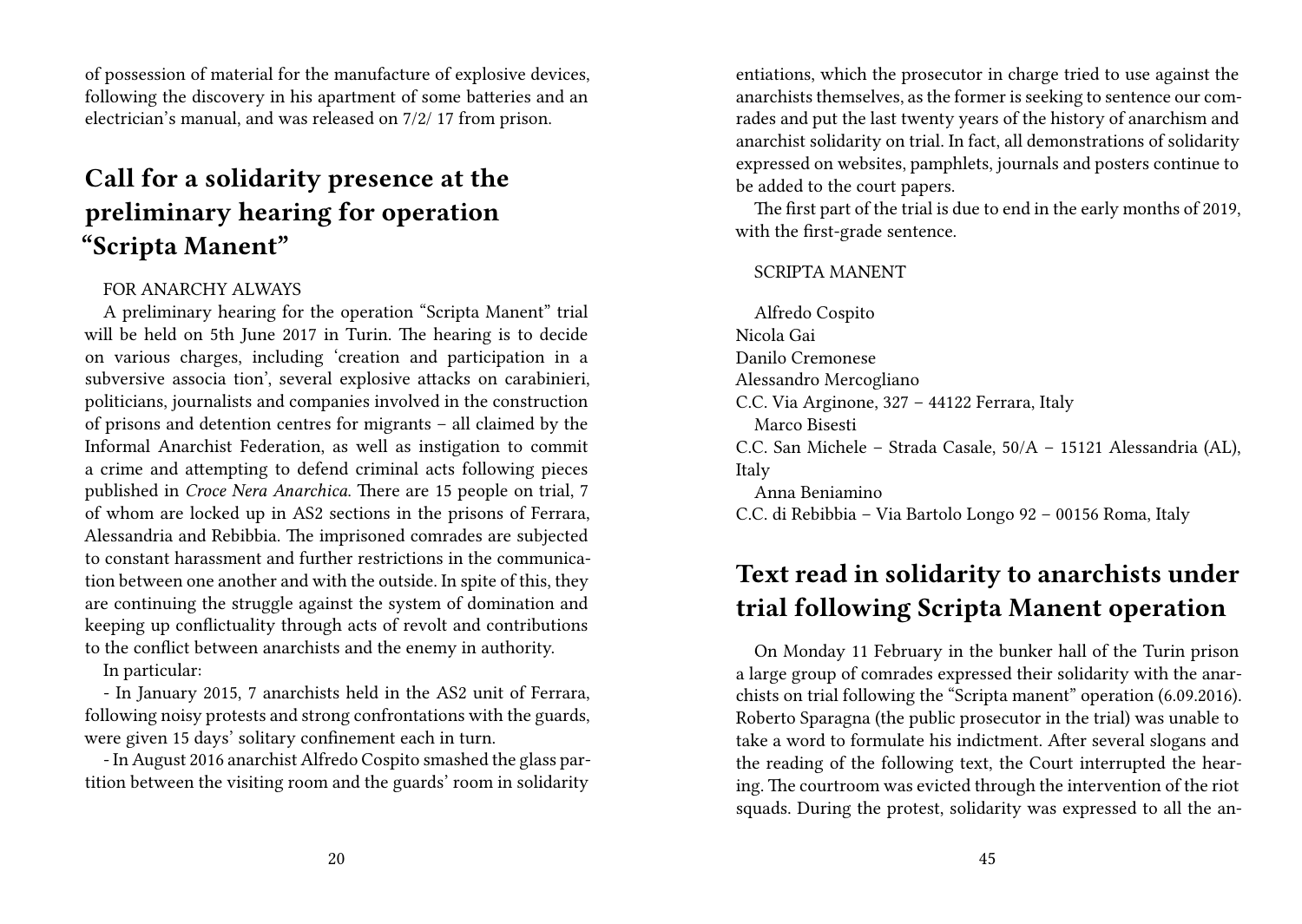#### OPERATION SCRIPTA MANENT

Operation Scripta Manent stroke in September 2016 with a series of house raids and arrests in all Italy. 32 comrades were accused of terroristic association and of some specific direct actions; seven of them are transferred to jail.

The investigation refers to a string of attacks claimed by FAI and FAI/ FRI, which occurred between 2003 and 2012 against the armed forces (police officers, carabinieri barracks, carabinieri training centres and RIS), statesmen (mayors, a minister of the interior), journalists, firms involved in migrants' detention centres maintenance and the director of a migrants' detention centre. The wounding of engineer Adinolfi, executive manager of Ansaldo Nucleare, is also part of the investigation, an event that had already been dealt with in a trial and had been claimed by the Olga Nucleus FAI/FRI, namely Nicola and Alfredo, in prison since 2012 (they are also accused in this trial).

At various levels there's also the charge of creating and participating in a subversive association (article 270bis), charges related to specific crimes (article 280) and charges of instigation to commit crime and defending crimes (article 414) because of articles, sites, blogs and anarchist editorial projects – among which an Anarchist Black Cross prisoners support group.

After more than two years, six of them are still held in jail in pretrial detention while one is on house arrest. Because of the terrorist charge, they are held in special high-security wings inside the prisons where they are kept isolated from the rest of the prisoners and they suffer many restrictions on their mail and visits.

The Scripta Manent trial, which began in June 2017, concerns 40 years' history of the anarchist movement. The linchpin of the accusatory theorem of this inquest is based on the distinction between 'good' and 'bad' anarchists and the repression's instrumental interpretation of the debate within the anarchist movement. The trial distinguished itself for the use it made of debates within the anarchist movement in an orchestrated game of interpretations and differwith the imprisoned members of the Conspiracy of the Cells of Fire; for this reason he's soon to get 15 days' solitary confinement.

- In the days following operation "Scripta Manent", anarchists Anna Beniamino and Alfredo Cospito went on hunger strike to put an end to isolation and the prohibition for those arrested to see each other.

- In September and October 2016, anarchist Marco Bisesti refused to be subjected to a tuberculosis test on his arrival in the prison, following which he spent a long time in the basement of the Rebibbia prison.

- In November 2016, anarchist Alessandro Mercogliano refused to comply with the identification procedure (photos and fingerprinting) in the prison of Ferrara; he's just finished serving 15 days in solitary confinement.

- In December 2016, anarchist Marco Bisesti damaged the windows of the screws' office in the AS2 unit of Ferrara, where he's being held. Not satisfied, as soon as he was in the cell he destroyed the opaque panels installed on the air vents. He too got 7 days in solitary confinement.

- From 3rd to 13th May 2017, anarchist Alfredo Cospito was on hunger strike against censorship, which had become more pressing after the end of the investigation; as a result, practically all incoming and outgoing letters are blocked.

Similarly, other comrades held hostage by the State are paying for being irreducible on their skin.

- Almost total censorship is striking anarchist Maddalena Calore, held in the prison of Uta (Cagliari).

- The comrades recently arrested in Turin decided to refuse and resist DNA sample-taking in the police station.

- Anarchist Davide Delogu from Sardinia, following an attempted escape, has been in punitive solitary confinement regime since 1st May in the prison of Augusta (Sassari) and will be for 3 months. Currently he's being held in a bare cell.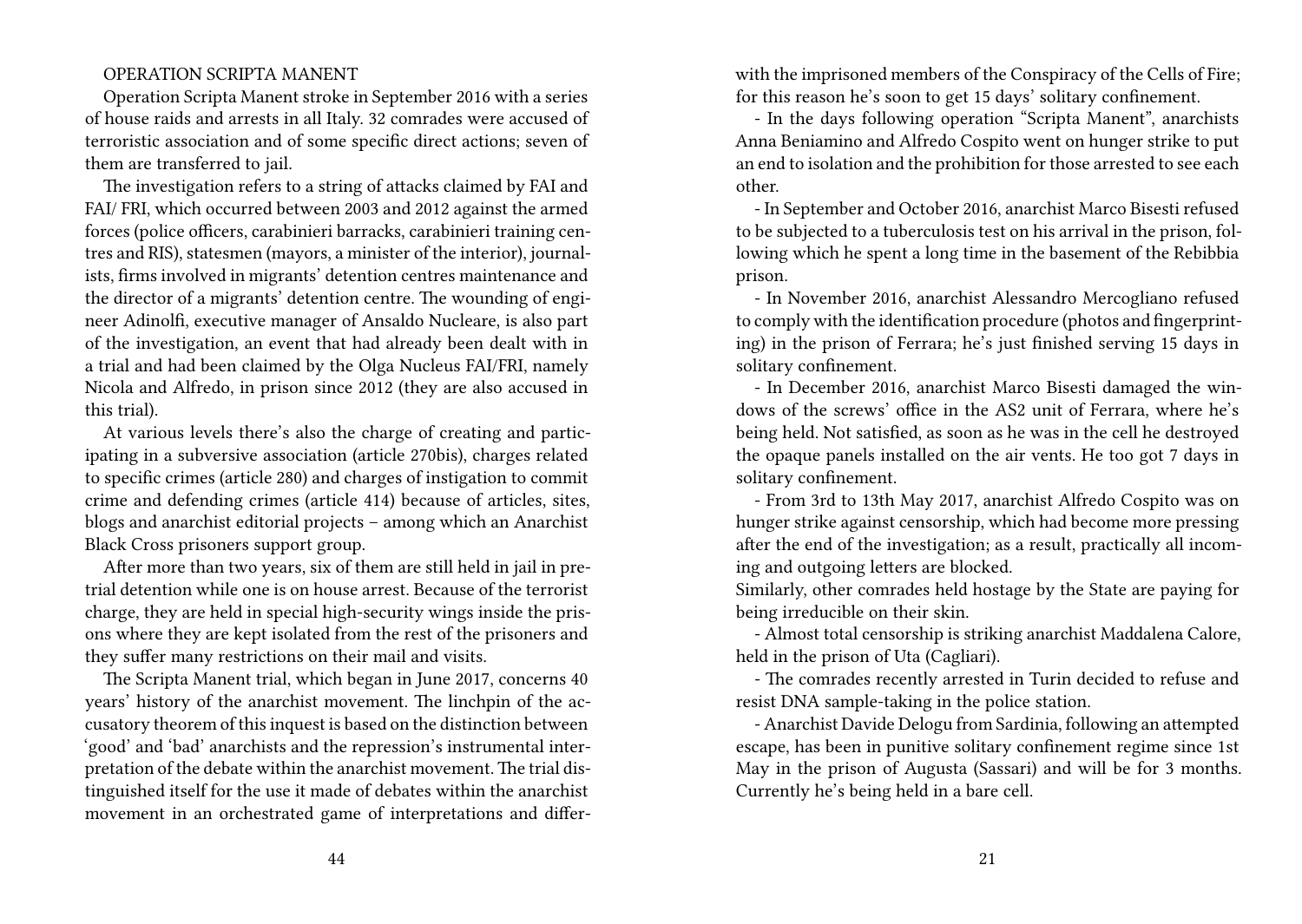As we express solidarity with our comrades, we express solidarity with all those who struggle against prison from the inside.

For us, to remain on the side of our comrades also means to take collectively the burden of their charges, as part of the anarchists', revolutionaries' and rebels' struggle.

Therefore we are making a call for a solidarity presence outside the bunker courtroom of the "Le Vallette" prison in Turin on Monday 5th June 2017 from 9am, when the preliminary hearing of the operation "Scripta Manent" trial begins.

Anarchists

"Always with our heads held high" assembly Pisa 21/05/2017

# **"Scripta Manent" 7 other anarchists charged for subversive association (02/06/2017)**

On Friday morning, June 2nd, the DIGOS [political police] notified the closing of investigations for crimes 270bis (subversive association) and 414 (criminal solicitation) to 7 anarchist, 4 of them are editors of Croce Nera Anarchica and other 2 of RadioAzione and Anarhija.info websites, with "aggravating" for terrorist purposes. For 2 of them is added the article 280 (attack with terrorist purpose), regarding an explosive attack signed by FAI/FRI against the courthouse of Civitavecchia.

The notification was not combined with a search and those involved were not arrested.

It seems, from the documents, that these wave of charges, made by the same prosecutor Roberto Maria Sparagna, are an extension of operation Scripta Manent, for which will be held the preliminary hearing at Monday, June 5th.

Unfortunately, Italy has a long history of repressive operations against anarchists.

Since Operation Marini in 90s, the waves of repression against comrades, which brought into jail many people with charges of terrorism or criminal association, were countless. Just to name a few of the biggest repressive operations: Cervantes, Croce Nera, Ardire, Mangiafuoco, Thor, Ixodidae, Nottetempo, Fuoriluogo… These operations usually lead to several house raids in all Italy and to the arrest of several comrades who spend 1 or 2 years in pre-trial detention. Then they face trials with charges of 'association' and usually they are also accused of several direct actions for which the inquisitors never found any responsible. Sometime the public engagement of these comrades in the anarchist struggle and their open expression of anarchist ideas (direct actions support, prisoners solidarity, running an anarchist magazine or website and so on) is the only evidence that the prosecutors bring into the court. For this reason, in the majority of the cases all the accused are later acquitted at the trial, but only after having spent many months or years in prison.

Besides these huge operations, there is a constant small-scale repression against local anarchist groups which are expecially active on the territory, for example with struggles against police repression, evictions, detention centres for migrants, jails, gentrification, corporate interests… In these cases anarchists are constantly repressed with recurring trials and spend much of their time going in and out of prison, house arrest or other restrictions of their freedom. This kind of police strategy of trying to burn out comrades with the aim of destroying the local anarchist group happens in many cities but since many years has been expecially strong in Torino.

Since it is impossible to relate about all the trials and repression going on, with this text we concentrate on three main repressive operations for which so many of our comrades are currently being held in prison: operation Scripta Manent, operation Panico in Firenze and the latest one, operation Scintilla in Torino.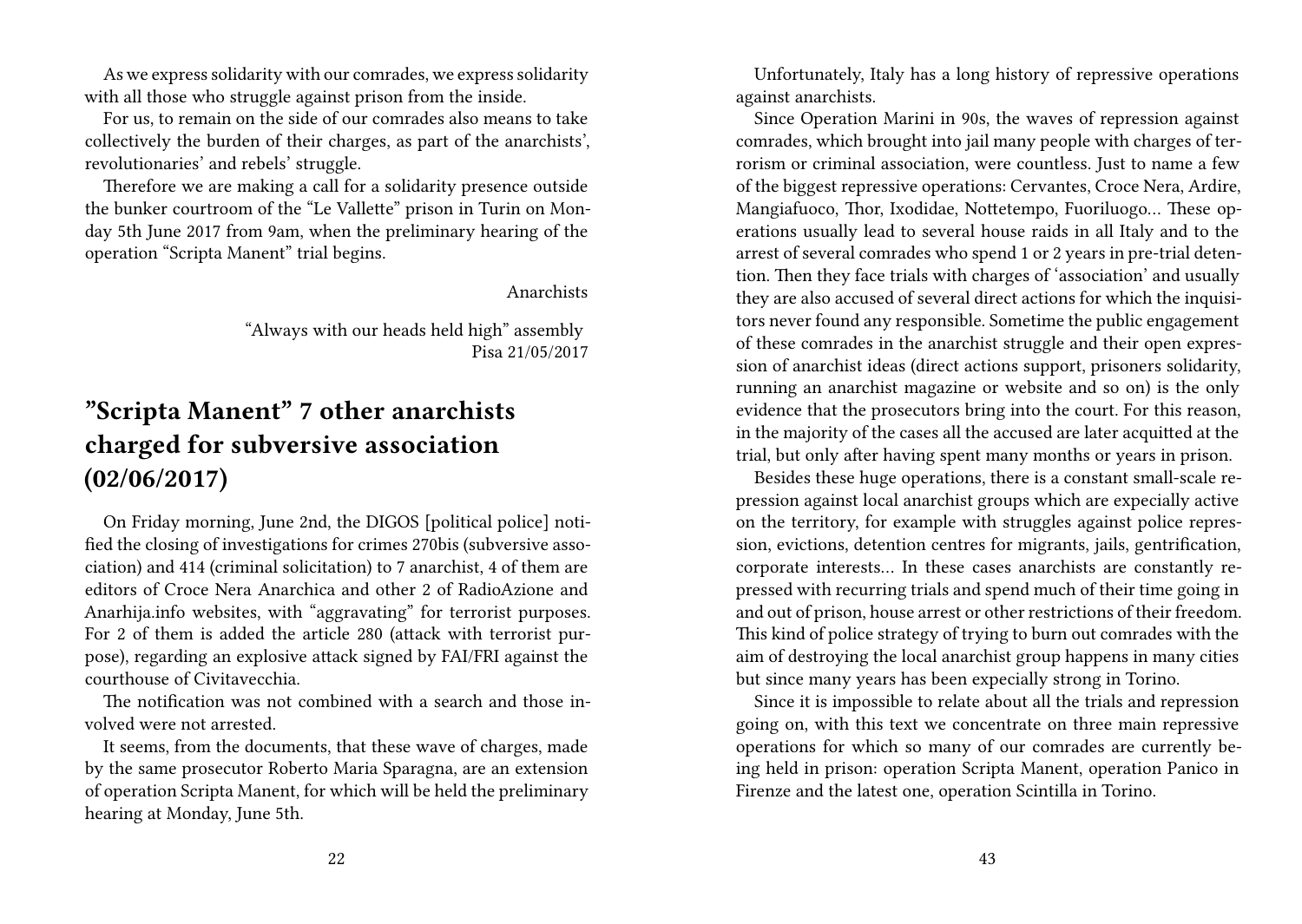Aperitifs with dj set old school rap by DJ SoulSolgia from 8pm, alongside tattoos and 2 piercings. SATURDAY 23RD FEBRUARY

From 10:30am: non-stop tattoos, piercing and massage!

8pm – Updates and discussions on operation Scripta Manent

10pm – Discussion on body suspension art with Bloody Cirkus-Fuckin' Bloody Steel with possibility to try on the spot and on oneself… SUSPEND YOURSELF‼!

(If you're really interested in trying to suspend yourself, due to organizational issues, we ask you to write to f.bloodysteel@gmail.com ) 11pm – Obscene show

12am – Body suspension show with Bloody Cirkus-Fuckin' Bloody Steel Followed by

:: DJ SET ::

Dla\_Valley Crew

Freaky Boy\_Uncontrolled Beat

Giordi\_Crustek

\_\_Xana\_NPK

:: VISUAL ARTS ::

GopiKa & Shila Ji

:: SOUND SYSTEM & LIGHTS POWERED BY SabotaZ Crew

:: JUGGLERS, SELF-PRODUCTION AND DISTRO STALLS ARE INVITED… WRITE TO US!::

:: NO SNITCHES – NO NAZI/FASCISTS – NO COPS – NO SEX-ISTS ::

CSA Kavarna, via Maffi, Cremona

# **About the Repression Against Anarchists in Italy**

February 23, 2019

# **About the investigations against RadioAzione, Anarhija.info and Croce Nera Anarchica**

June 2nd, the DIGOS [political police] knocked on the doors of my house and of six other comrades' to notify us of the closure of preliminary inquiries for a further investigation by the Public prosecutor of Turin and the prosecutor Roberto Sparagna [in charge of Scripta Manent], parallel to the investigation called "Scripta manent", focusing on the anarchist web-sites of counter-information RadioAzione, Anarhija.info and Croce Nera Anarchica.

Concerning Croce Nera Anarchica, the paper journal is also targeted, as well as its distribution and who organized the presentation of the same journal in Italy.

The articles in question are: 270bis (subversive association with the purposes of terrorism) and 414 (criminal solicitation). A further article, 280 (attack with the purposes of terrorism), is referring to two of the comrades.

Translation of texts, predisposition, solicitation, defending of criminal acts, conception and dissemination through the web-sites and journals of ideological "insurrectionist-armed struggle" propaganda, money raising to support the imprisoned comrades, and the attack against a substation of Enel [manufacturer and distributor of electricity and gas] in Civitavecchia, January 12th, 2016, signed by "Pyrotechnical committee for an extraordinary year F.A.I.-F.R.I.".

This is the human misery produced by the filthy magistrate of Public prosecutor's office in Turin, Roberto Sparagna.

The intentions are quiet clear: to do everything to isolate furthermore the anarchist comrades imprisoned for "Scripta Manent".

But the gravedigger on-duty can put his soul at rest, because there will never be a step back!

The counter-information on web-sites and in journals will continue to be updated, as we will continue to raise money to support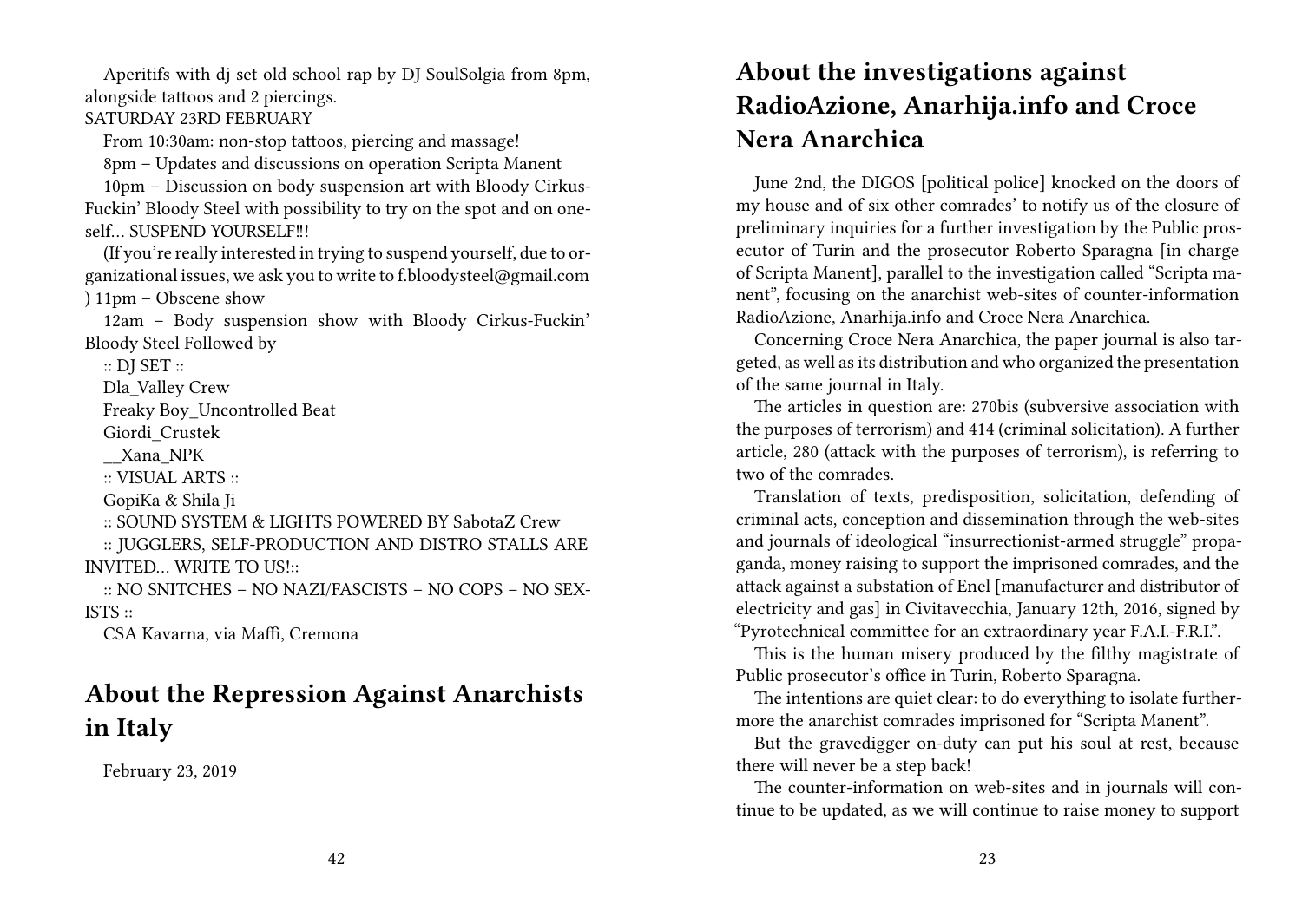the comrades imprisoned in your shitty camps, and above all not a single one of those comrades that you took away from us, depriving us of their everyday physical presence, will remain isolated.

Finally, till my last breath on this shitty planet, I will hope there will be 10, 100, 1000 direct actions!

Somma Gioacchino (RadioAzione)

#### **(03/07/2017)**

The preliminary hearing for the "Scripta Manent" investigation will be held on 11 and 17/18/19/20 of July. I would like to point out that from 3. June five other comrades of Croce Nera Anarchica, myself, the undersigned of RadioAzione, and the comrade who runs RadioAzione [Croatia] (at the hearing of June 26th it has been decided that she will be tried separately, but still with the same charges), have been added to the comrades already arrested and under investigation.

Looking into the documents relating to the investigation, we have learned that the Public Prosecutor's Office of Naples had opened an investigation against me in 2012, as well as an old comrade also accused in the Marini inquiry, and other comrades from Lazio [Italian region] on the subject of Informal Anarchist Federation.

For five years we have been subjected to a total control, which has resulted in including other comrades in the investigation, including the Croatian comrade of RadioAzione. Key-logger installed on computer, wiretapping, tailing even for 600 kilometres… Kind of "if I forgot where I put something, I can ask Agent Elena (the name they gave to the key-logger)".

After five years of fictive control, on 10. January the Public Prosecutor's Office of Naples demanded an arrest for me, the comrade of RadioAzione [Croatia] and two other Greek comrades (one of which is already imprisoned for C.C.F.).

The trial distinguished itself for the use it made of debates within the anarchist movement in an orchestrated game of interpretations and differentiations, which the prosecutor in charge tried to use against the anarchists themselves, as the former is seeking to sentence our comrades and put the last twenty years of the history of anarchism and anarchist solidarity on trial.

In fact, all demonstrations of solidarity expressed on websites, pamphlets, journals and posters continue to be added to the court papers. For our part we can only reiterate our support to the comrades on trial and the practices that they are accused of; the history of the anarchist movement now in the docks is the history of all of us.

We express our solidarity with those on trial and our anger and disgust at all inquisitors!

For all these reasons we'll be present in court during Sparagna's final speech, so as to highlight our hatred of him and all repressive apparatuses and our closeness to those on trial.

FREEDOM FOR ANNA, MARCO, SANDRO, DANILO, VALENTINA, ALFREDO AND NICOLA

11TH FEBRUARY 9AM BUNKER COURT LE VALLETTE PRISON, TURIN

### **CSA Kavarna, Cremona - Tattoo Circus**

Benefit for those caught up in operation Scripta Manent

Tattoo Circus is a solidarity initiative that takes place in various anarchist places; its aim is to support some prisoners and paths of struggle and resistance to repression.

No tattooist, piercer, performer or whoever they might be earns a single cent for themselves.

FRIDAY 22ND FEBRUARY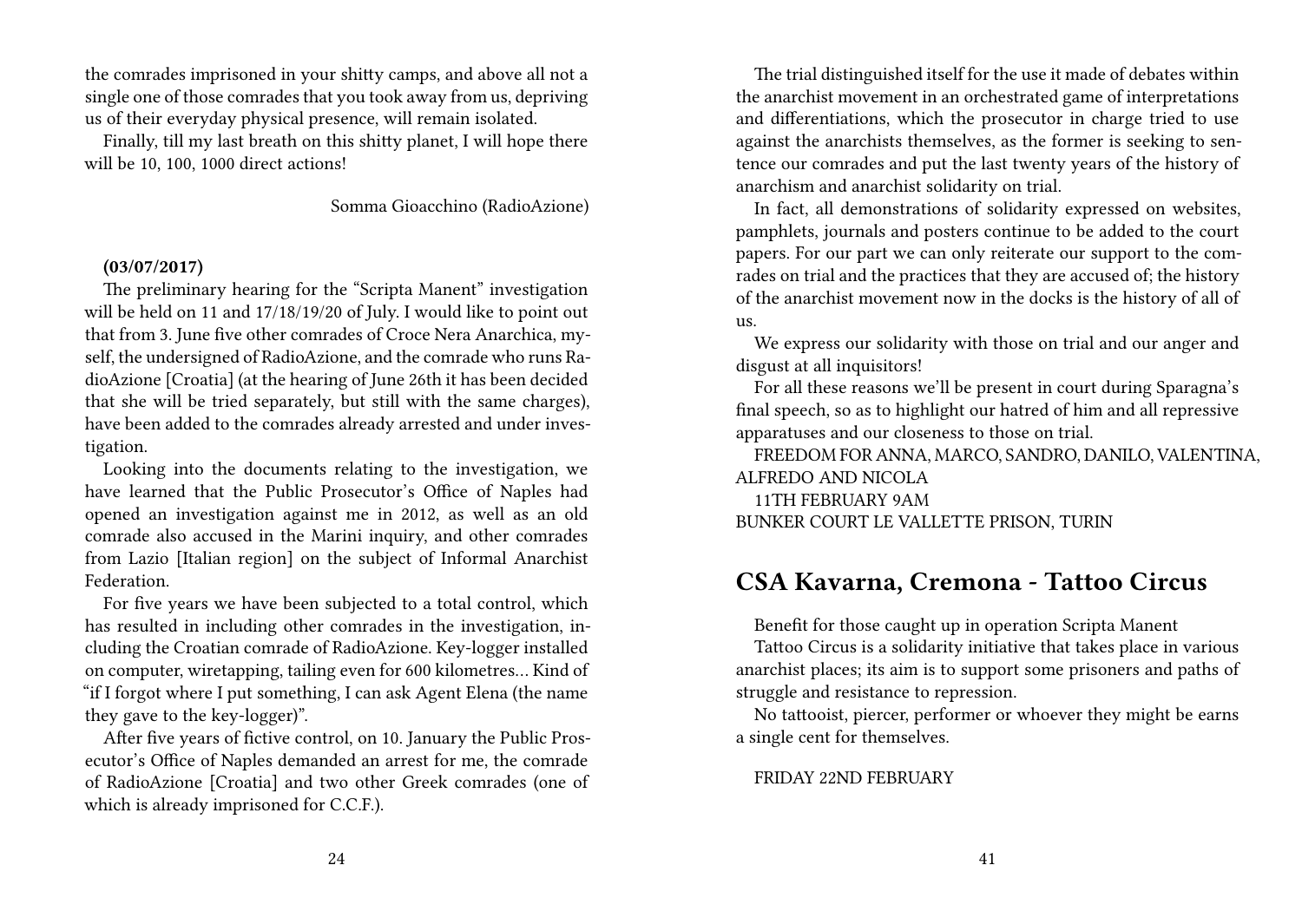user (firewall, antivirus, anti-malware, etc.) and of the applications used, through the use of our IT agent Enhanced Law Enforcement Neotronic Agent (ELENA), which can also provide the periodic snapshot of the desktop of the target computer, and the text typed on the keyboard connected to the computer used by the target user (including encrypted mail).

desoreillesetdesyeux.

# **Presence in court in solidarity with those on trial for Scripta Manent**

#### 11TH FEBRUARY 2019, 9AM

SOLIDARITY PRESENCE IN COURT AT THE SCRIPTA MANENT TRIAL

The first phase of the Scripta Manent trial, following which seven comrades have been locked up in pre-trial detention for over two years, will come to an end in the early months of 2019, with a first-grade sentence. The investigation refers to a string of attacks claimed by FAI and FAI/ FRI, which occurred between 2003 and 2012 against the armed forces (police officers, carabinieri barracks, carabinieri training centres and RIS), statesmen (mayors, a minister of the interior), journalists, firms involved in migrants' detention centres maintenance and the director of a migrants' detention centre. The wounding of engineer Adinolfi, executive manager of Ansaldo Nucleare, is also part of the investigation, an event that had already been dealt with in a trial and had been claimed by the Olga Nucleus FAI/FRI, namely Nicola and Alfredo, in prison since 2012.

At various levels there's also the charge of creating and participating in a subversive association (article 270bis), charges related to specific crimes (article 280) and charges of instigation to commit crime and defending crimes (article 414) because of articles, sites, blogs and anarchist editorial projects.

From that moment on, everything has been taken over by the Public Prosecutor's Office of Turin and the prosecutor Sparagna [in charge of Scripta Manent], since the Office of Naples did not have jurisdiction over the crimes we are charged for.

What are we accused of?

Of providing counter-information through web-sites and magazines, translation of responsibility claims from across the world, of support, sustaining, solidarity and complicity with the anarchist comrades Alfredo [Cospito] and Nicola [Gai], raising money for imprisoned comrades. Of having created an Italian-Croatian-Greek cell of F.A.I.

In some parts of the documents, the prosecutor on duty tries to foment the rifts which exist between some of us and the rest of the anarchist movement, and furthermore he invents out of thin air, through wiretapping transcribed in his own way, a disagreement between me and the comrades of CNA [Croce Nera Anarchica], while there has been a full cooperation since the beginning, and I believe that it is the only anarchist journal in Italy worthy of reading, so much so that I am accused of organizing the presentation of this project in Naples. I am saying this just to stop immediately some sharp tongues.

If these are the charges, then:

I claim to have published on the web-site RadioAzione everything in affinity with me. I claim to have given and continue to give Solidarity and Complicity to Alfredo, Nicola and all other comradesbrothers and sisters arrested in September.

I claim to have raised money for the arrested comrades.

I claim to have organized the presentation of Croce Nera Anarchica in Naples, hoping to organize others in the future.

I claim to be anarchist, individualist and for insurrection!

(Agent Elena, did you copy and photograph everything right? Then, report all to your bosses!)

Somma Gioacchino, July 2017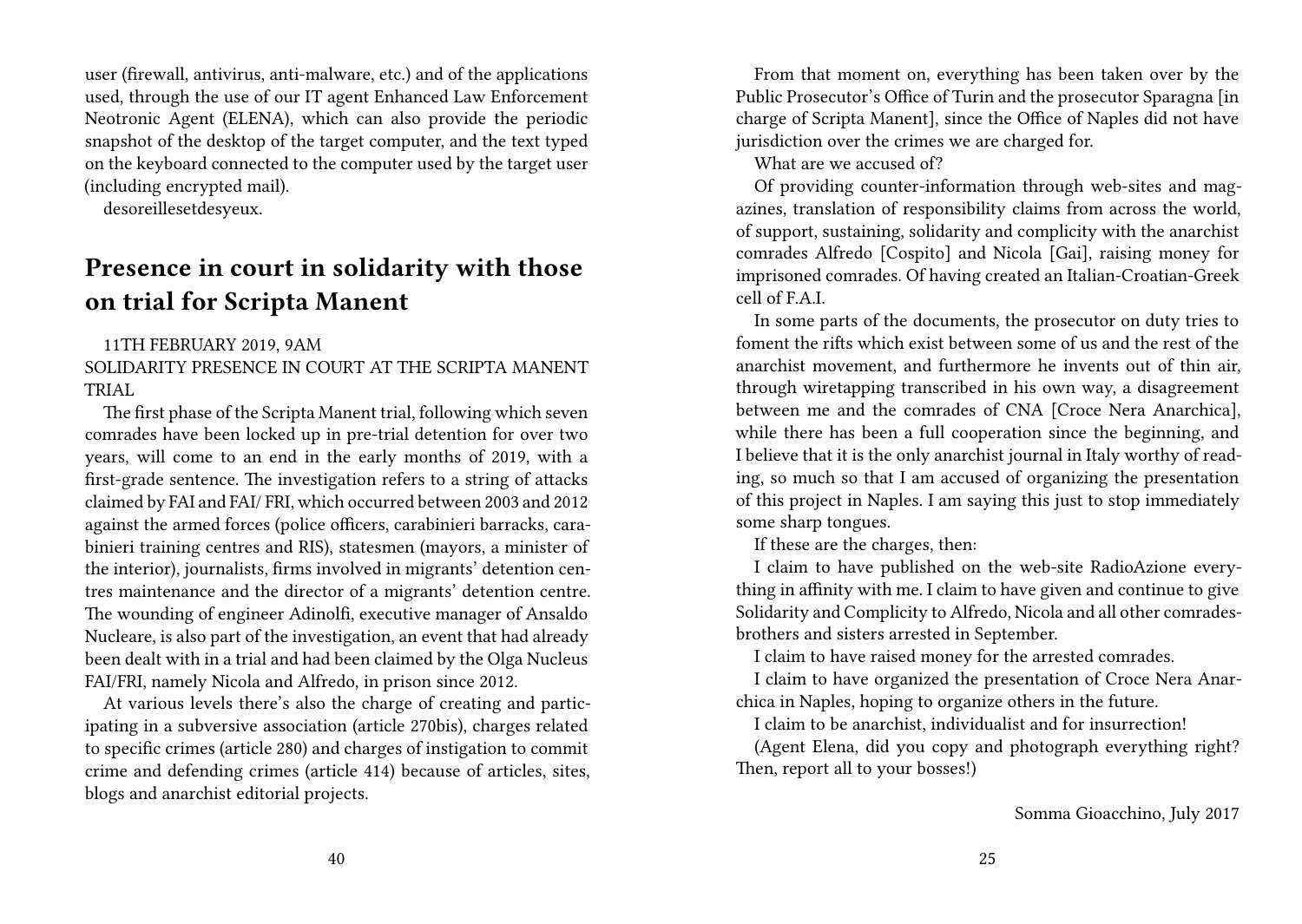On 17 July 2017, at the court of Turin the last day of preliminary hearing concerning the inquiry "Scripta Manent" was held. The judge's decision for preliminary investigation came as no surprise: all those charged were committed to trial.

The trial, for all comrades accused of being part of Informal Anarchist Federation [F.A.I.] — International Revolutionary Front [F.R.I.], will start on November 16th. For all, except for Giuseppe Lo Turco who asked for the abbreviated trial procedure.

An inquiry, the "Scripta Manent", which inevitably recalls the "Marini" (1995) one. Only one cauldron of different inquiries, as "Ardire" (Perugia), "Shadow" (Perugia), "Moto" (L'Aquila), "Evoluzione" (Naples).

### **Fire… To Make**

On 2 June 2017, the DIGOS [political police], by order of the Turin Prosecutor's Office puppet, Roberto M. Sparagna, has launched the notifications against me and against six other anarchist comrades of mine, concerning a new inquiry.

In short, it's about the closing of investigations of a further inquiry parallel to the one named "Scripta Manent", focusing its attentions on anarchist web-sites RadioAzione, Anarhija.info and Croce Nera Anarchica.

Regarding Croce Nera Anarchica, the paper journal is also targeted, its printing and distribution, some of its particular texts, and those who organized its presentations in Italy.

The charges for everyone are: 270bis (subversive association with purposes of terrorism) in conjunction with the anarchist comrades under investigation in the first part of the OP. Scripta Manent for the same things, and 414 of the penal code (criminal solicitation, always with purposes of terrorism), clandestine press, translation of texts, preparation, incitement, defending of criminal acts, concepdevices, as mentionned in our call for contributions), we found it interesting to talk about it anyway.

We received by email precisions concerning this surveillance software, which explain some things that were left unexplained by the article from october 2018. We summarize below the new information. This information should be treated with caution, considering that the surveillance software couldn't be analyzed properly (the hard disk of the computer infected by the surveillance software was erased after the software was found).

The operating system of the infected computer was Windows.

The software was installed remotely through Internet. It stayed on the computer for four years. When the computer was reinstalled/formatted, the surveillance software was installed again remotely through Internet.

Apparently, the software needed a constant Internet connection to spy and send the collected informations. It wasn't capable of saving the data locally to send them later.

The software was able to record the text typed on the keyboard, to take periodic screenshots and, depending on the security measures on the computer, to record communications sent and received (visited web pages, etc).

The presence of the software was discovered thanks to investigation files.

The software was supplied to the carabineri (italian cops) by the italian company Neotronic. Below, an extract of the presentation of the software by Neotronic, translated to english :

It should be noted that the NID system (Neotronic Internet Decoder) is able to obtain in clear all the communications sent/ received by the targeted user, not protected by unassailable cryptographic techniques. If in the course of the wiretapping encrypted communications emerge (such as Black Berry communications in encrypted mode, Skype, encrypted VoIP, HTTPS web pages, etc.), it is possible to make the content of such communications interpretable, after evaluation of the security measures taken by the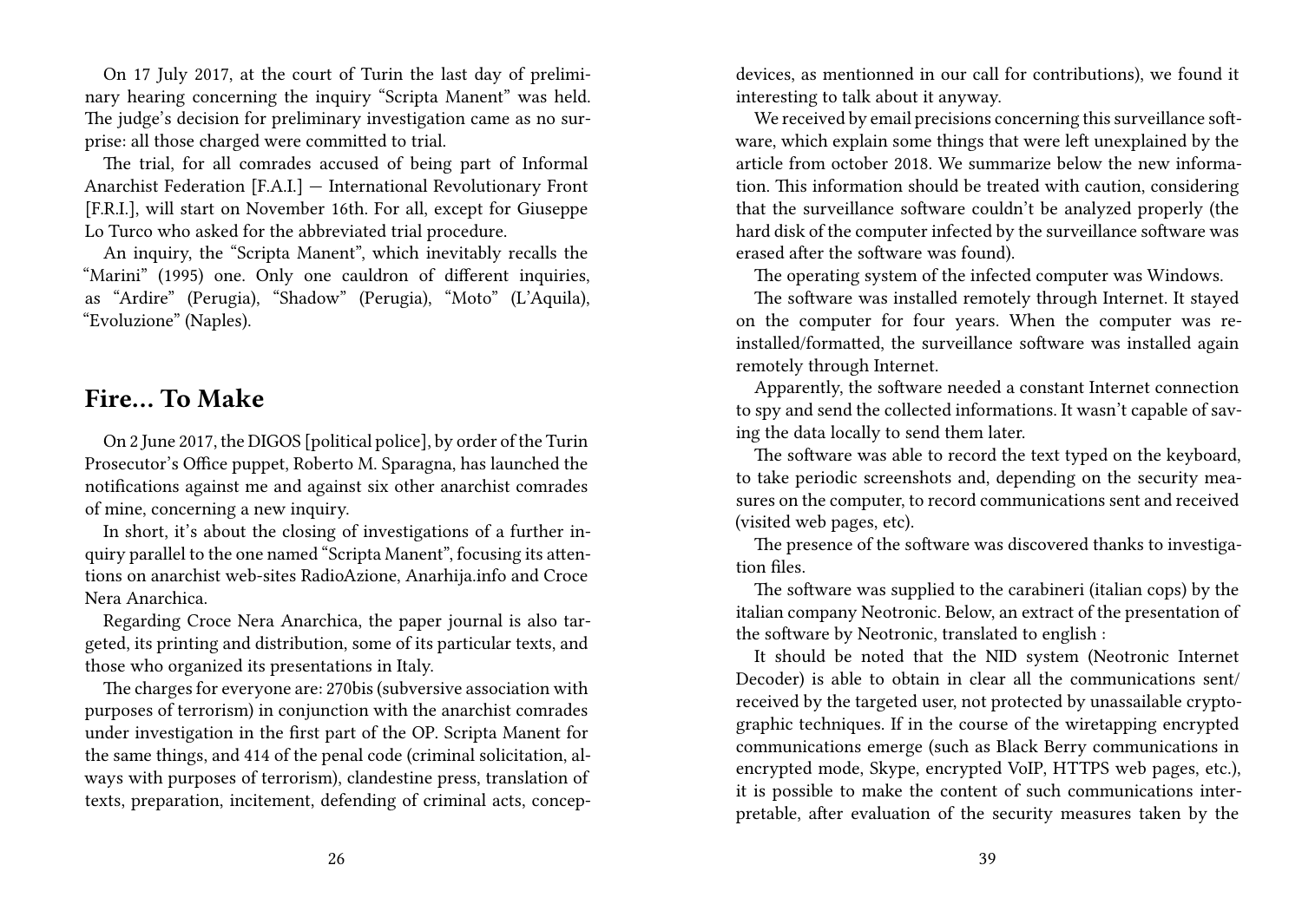Still on 5th July a geneticist consultant for the defence highlighted the endless irregularities, gaps and errors in the reports drawn up in 2005 and 2012 on DNA traces found on the handles of a bag containing the unexploded device against Parma RIS in 2005: mainly a mixed, contaminated and scant DNA trace found in 2005, subsequently gathered and concentrated following a lab procedure considered no longer reliable and with tests that cannot be repeated because the trace found at the time was consumed in the first examination; errors that were also detected in a later examination in 2012 on the reliability of examination instruments: 'if you can't use software properly it will tell you what you want to hear', the consultant declared in order to explain the adaptability of data input.

The court demanded a fresh DNA examination, which will be conferred on 12th September, when the trial starts again in the autumn.

\* *The pieces in inverted comas are quotations from transcripts.*

# **More precisions about the keylogger found in Italy - February 4, 2019**

In october 2018, an article was published on several websites about a keylogger surveillance software found in Italy on a computer, and installed by cops. This article can be read in various languages:

(english) actforfree.nostate.net

(italian) anarhija.info

(french) attaque.noblogs.org

Although this example of surveillance is rather outside our subject (we want to limit ourselves to studying physical surveillance

tion and spreading through the web-sites and journals of ideological "insurrectionist-armed struggle" propaganda, money-raising to support the imprisoned comrades. Furthermore, two of us are charged under article 280 (attack with purposes of terrorism) for the attack on the court of Civitavecchia, on 12 January 2016 signed "Pyrotechnical committee for an extraordinary year F.A.I.-F.R.I.".

In addition, on June 5th, during the preliminary hearing for OP. "Scripta Manent", the miserable Sparagna requested that the two lines of inquiry be merged, producing the documents the same morning. Therefore, the preliminary hearing has been postponed for June 27th.

The intentions are quite clear: to do everything to isolate the imprisoned anarchist comrades and those who express certain positions in the own journals further. But the gravedigger on-duty who wants to bury us in his graves of iron and concrete, can be sure that there will never be one millimetre back.

Sempri pro s'anarchia. Sempri Ainnantis! [in Sardinian: Always for anarchy. Always Forward!]

OMAR NIOI

# **Madrid, Spain: Action in Solidarity with the Anarchist Comrades in Italy facing Trial as a result of Operation Scripta Manent**

On November 15, 2017 a day before the start of the Operation Scripta Manent trials, a group of anarchist comrades gathered in front of the Italian Embassy in Madrid in support of the comrades detained in this operation. The comrades gave out the following text: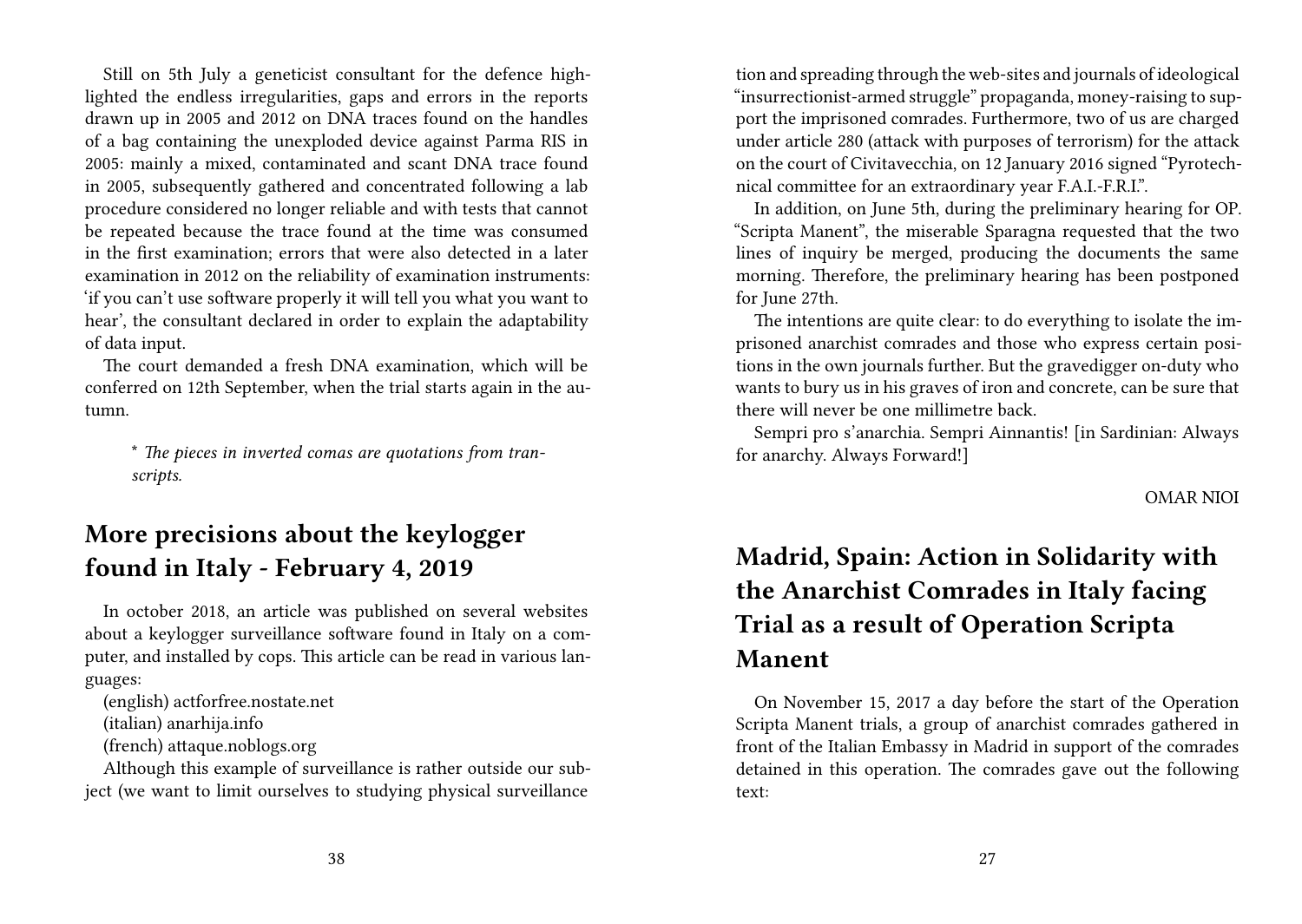#### **Solidarity and support for the comrades detained and facing trial as a result of Operation Scripta Manent in Italy**

In September 2016, arrests and searches for this operation took place in Italy. Once again they are trying to attribute different actions to a supposed hierarchical organizational structure, as was done previously in Italy with Operation Osadia. This repressive strategy has been used in a similar way in the Spanish, Greek, French etc states in an attempt to fit the anarchist conflict and its practices into accusations of terrorist or similar organizations. Anarchism will never be able to fit into these structures, since it is horizontally based and fights against hierarchies and all kinds of authority.

All our support and strength to the comrades that will be judged from this Thursday. Four of the defendants have been denied the possibility of being present at the trial and may instead appear via video conference. In solidarity with them, some of the accused comrades are refusing to attend.

International solidarity with all those who fight for freedom Courage and strength to our comrades

Against all authority, for anarchy

# **Hamburg , Security company vehicle burnt in solidarity with the Scripta Manent accused, Greek prisoners, Lisa of the Aachen case and the G20 rebels**

Sabotage is the appropriate means for destroying the facade of authority. When the agencies engaged in guaranteeing its security find their tools in ruins, their power is visibly questioned and this encourages us to keep on breaking the rules.

their cop imagination. A laptop becomes an environmental microchip to intercept off-air comments during radio live recordings (with also the judges' authorization to make video recordings when the portable webcam was activated) and to allow the acquisition of emails, editorial activity and image searches through keylogger (software that can record everything being tapped on a keyboard) and snapshot (screen photos in succession) in closed time progression in order to give account of additions and corrections at short intervals.

In June the Pescara Digos officer Palazzo related his presence, the duration and frequentations of the defendants in Pescara in August 2012 (on the beach, in bars, at a fun park), on trips, relations and presence at the Adinolfi trial again through stalking backed by environmental microphones and cameras placed outside house and workplace entrances so as to put relations already known about for years under the magnifying glass, occasional acquaintances, presentations and distributions of CNA (of which, strangely, the Turin Digos say they didn't get the editors' telematic interceptions).

At the 4th July hearing, the lab technician responsible for graphic analysis of the Parma's RIS, Orienti, was summoned to confirm the technical report written at the time of the events concerning handwritten labels and stencilled texts of the incendiary/explosive parcels in Chiamparino, Coema and Torino Cronaca: this report states that according to the examination the handwriting derives from tracing and therefore, just like pencil writing, cannot be attributed to anyone, which contradicts the prosecutors' ostentatious graphic experts' reports.

At the 5th July hearing an IT expert summoned by defence lawyers explained the way of functioning of networks, subnetworks and search engines and the consequent modalities and possibilities of acquiring internet documents after a lapse of time. This contradicted the arbitrary attributions and reconstructions of the prosecutors, several years later.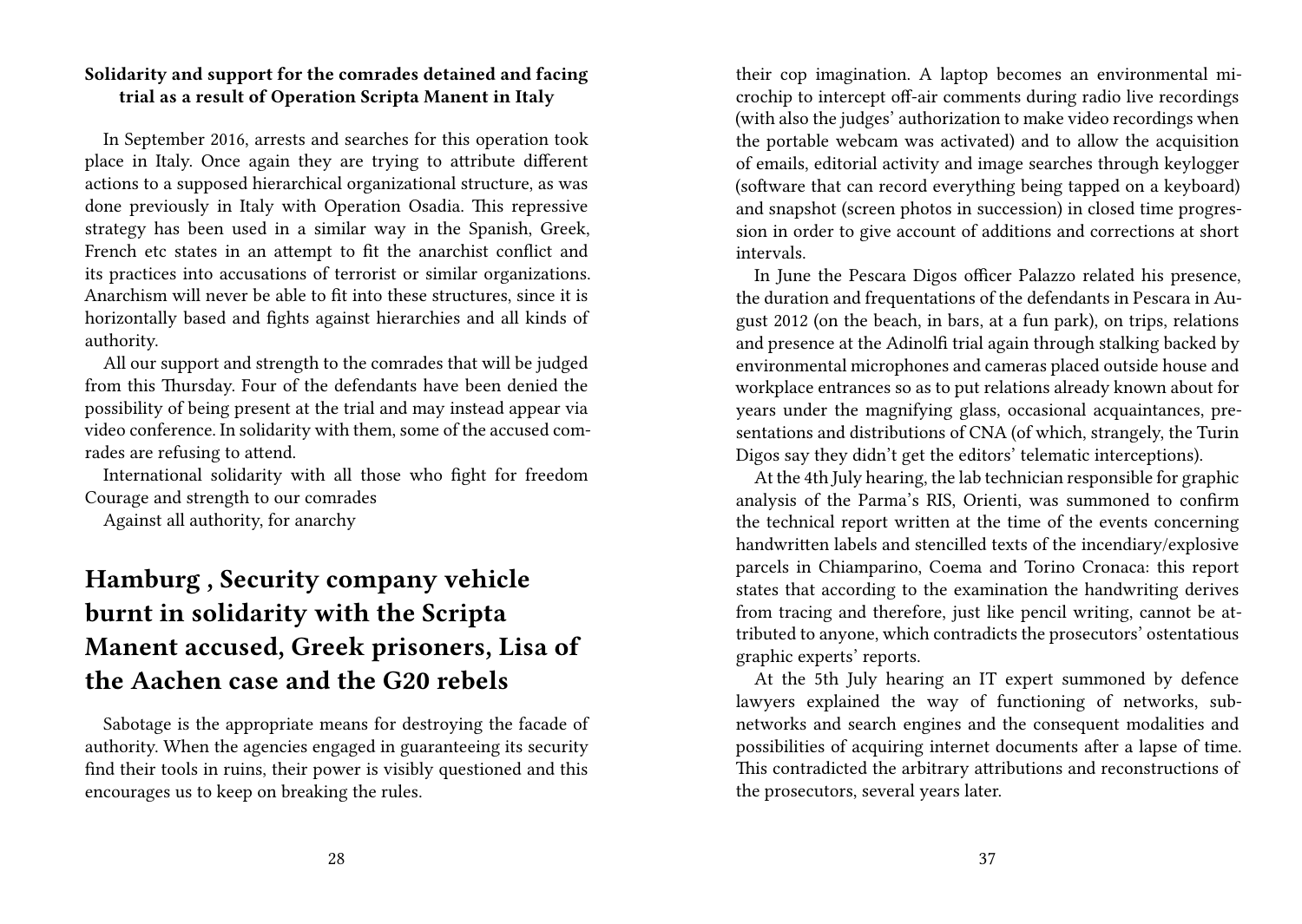tion was proposed again at the appeal trial and confirmed by the court of cassation).

Still in May, the Turin Digos officer Di Gregoli continuing to expose charges that anyone can read by surfing the web, that is to say by 'consulting open sources', gave an overview on the number of attacks carried out by FAI/FRI in Italy, 52 according to open sources, and a larger number abroad taken from a map published in various international counter-information sites.

He went on to expose the controls exercised on the series of meetings 'Heads Held High' and on the successive editors of *Croce Nera Anarchica* – described as a 'magazine of the association', a 'means of communication of the association' - on the blog and prisoners' fund and also on the editors' movements and acquaintances.

At the end of May the ROS officers Moriconi, Corradetti, Panebianco and D'Enrico of Naples exposed the 'fruit' of their monitoring activity on anarchist milieus from 2012, in particular operations Evolution and Evolution II, and passing over other investigations that the same office was inflicting on anarchist comrades in the Campania region. As usual they dwelt on web counter-information and relations of solidarity with prisoners: communication via email, publication of news, communiques and claims, interspersed with detailed reports on 'significant' events such as … concerts and benefit T-shirt printing, presentations of meetings and a litany of anarchists' names, be they defendants or not, and the relations between the latter.

The narration of insignificant daily episodes (very similar between ROS and Digos) is mixed with sparks of genius such as that of considering it particularly significant to declare 'solidarity and complicity' instead of a more traditional 'solidarity' or that of hypothesizing an anarchist 'horizontal compartmentation' instead of a 'vertical compartmentation' in Red Brigades-style.

The same report contains the modalities of telematic interceptions used against RadioAzione – blog and web radio – with Trojan, introduced through ADSL, software renamed Agent Elena with

It's similar to what is happening in Switzerland with the Implenia company, which is paying for its involvement in a prison project with its building machinery being set on fire. As also for VINCI, SPIE and EIFFAGE for the connections that these companies have with the repression.

On 13 November 2017 in Hamburg, the "Sicherheit Nord" fleet in Barmbeck was destroyed by flames, as we burned several vehicles. In ten Länder,<sup>11</sup> "Sicherheit Nord" collaborates with the police, controls the NATO base in Lüneburg, embassies, facilities where refugees are locked up and places in neighbourhoods that the dominant feel are unsafe.

This action and text are for us. For the thousands of people who made the revolt in Hamburg possible. For the prisoners. For the persons involved in the Script Manent operation in Italy. A fire in solidarity with the hunger strike of Nikos Maziotis and Pola Roupa, a greeting to Konstantino G., arrested for sending a parcel bomb and his belonging to the CCF. Freedom for Lisa, [imprisoned] for a bank robbery in Aachen! We encourage the struggle against the State at all levels. The repression won't stop us!

For anarchy!

Autonomous groups by chronik

# **Updates on Scripta Manent No. 2 March 2018**

*Text by Anna and Marco about the progress of the trial in which they are defendants for the Scripta Manent operation.*

<sup>&</sup>lt;sup>11</sup> NdT: Similar to the French regions, the Länder have more weight and power of decision. The German State has 16 in all.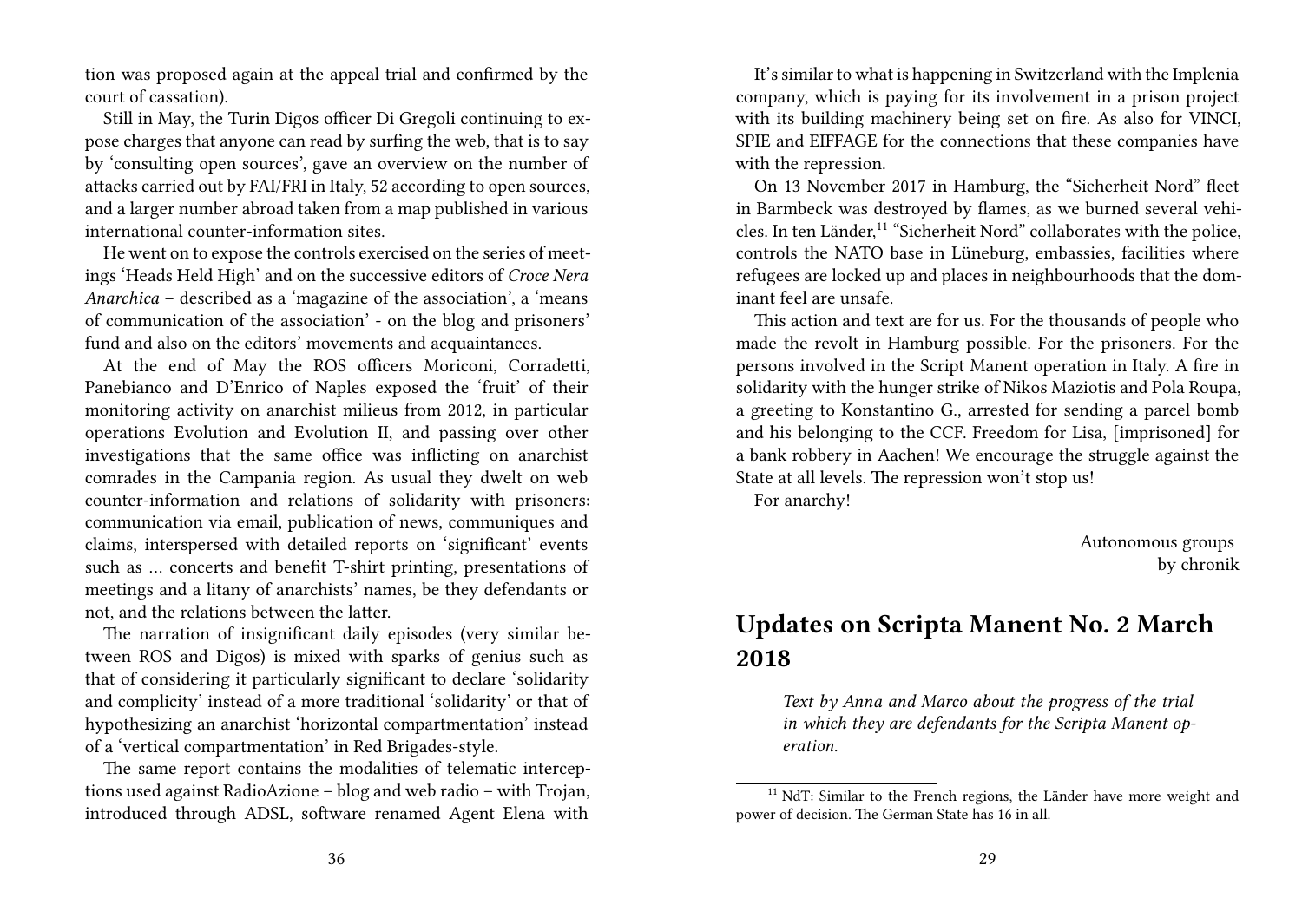At the hearings of January and February the witnesses for the accusation (originally the PM Sparagna mentioned there would be about seventy) have continued to be heard, mainly Turin Digos, police, carabinieri, bomb disposal experts, witnesses, the forensic departments of Rome and of the Ris of Parma, all in relation to the specific alleged crimes. Also some editors or former editors of Radio Blackout of Turin have been called to testify on the receiving of some claims, and an occupant of the Asilo in relation to knowing and corresponding with the defendants.

At the hearings of March 7th and 8th those who would be the pillars of the accusatory set up, lending their work as "geniuses" to prop everything up: the handwriting experts, linguistic / stylistic analysis expert, and a Turin Digos cop to give the general picture of the accusation, presented their reports.

The graphology duo Rosanna Ruggeri and Paola Sangiorgi, experts / consultants of the PM who practise their trade privately, not at Forensics, Ris or wherever, reported during the hearing of 7 March, the assessment carried out in 2014 comparing stencilled texts and handwritten addresses on the incendiary / explosive packages to *Turin Chronicle*, *Coema Edilità* and the then Mayor Chiamparino of July 2006 and related claims with handwriting samples of three of the defendants (notes taken during searches, letters from prison, various other forms). The duo expressed the certainty that the stencilled writings are not attributable. Regarding comparisons with hand writings they tried to emphasize the similarities or the peculiar graphic traits between single characters chosen among the various writing samples: the outcome would be a probable similarity with some samples of two of the defendants.

The duo took a couple of hours, rather than motivating the "probability", they were defending the seriousness of the services offered and the method used that precisely … does not allow attribution on a basis of certainty but is probabilistic. In addition to this the defence, referring to their ignorance of analysis carried out previously, pointed out that the same artefacts (the handwritten labels

of whom are still in service there, others transferred to similar offices elsewhere in the country, to relate on the 'Ardire' investigation, later included in Scripta Manent, with digressions and providential amnesia on other investigations and files connected to anti-anarchist monitoring activity starting from so called operation Brushwood to operation Shadow, mainly through telematic, telephone, environmental interceptions and control of letters.

Mencarelli exposed his analysis on the blog Culmine and on relations between anarchists mainly through letters to and from prison: 'yes, but I can't produce any actual data' could be the symbolic sentence of his statement as he was trying to attribute participation in another paper to an editor of Culmine; or 'they knew each other because of their hatred of Benetton' as he had to demonstrate that two defendants knew each other, that is to say both had been investigated for participating in initiatives against the Treviso landowners in solidarity with the Mapuche people.

Simeon described Ardire as 'derivation' of Shadow, following the monitoring of comrades on remand for the previous operation carried out by Perugia ROS/public prosecutor Comodi through controls on letters and audio-video recordings in the visiting hall of the prison of Alessandria, drawing special attention to the anarchist prisoners' hunger strike in memory of Mauricio Morales in 2009 and to the actions claimed by Sisters in Arms – FAI of the same period against the Bocconi university and other targets.

The ROS carabinieri officer practically reiterated the accusatory thesis of Ardire, with the well-worn model of the double level, skipping over the fact that this thesis had already failed miserably with the Ardire prison releases, in respect to both article 270bis and the specific charges and the filing away by Milan prosecutors (with whom the same Perugia ROS had collaborated after the jurisdiction was moved from Perugia to Milano) and also passing over the final sentence of operation Shadow (where the charge of association was dropped in the first grade trial whereas the charge of instiga-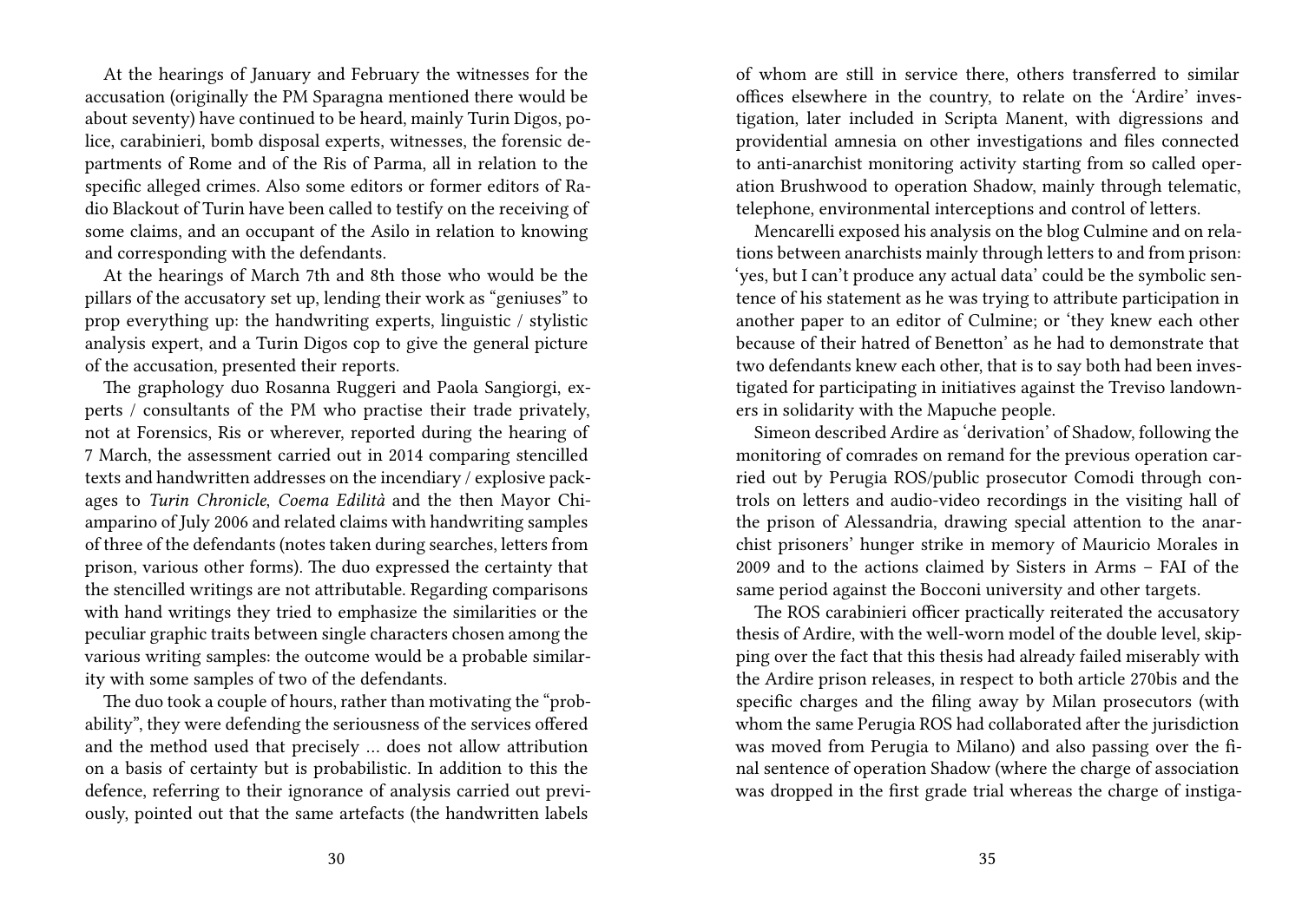Alessandro Audisio Daniele Cortelli Francesca Galante Omar Nioi Erika Preden Lello The One in the Wheelchair Gioacchino Somma Carlo Tesseri

# **Volano, Repeater burnt, writings in solidarity with the anarchists of Operation "Scripta Manent"**

In the first light of dawn on Saturday 4 August 2018 an incendiary attack destroyed the Wind and Vodafone repeater near the railway underpass of Volano in Trentino.

The fire spread throughout the pylon with flames 25/30 metres high. Not far away was written "Freedom for the anarchists of the Op. Scripta Manent". Already in April 2011 the repeater had been hit by an attack of this kind. Volano and surroundings remained without phone coverage or with a very weak signal for a good part of the day.

# **April - July 2018, reports on the "Scripta Manent" trial**

After the hearing of winter 2008, mainly reports on specific alleged facts against the accused and the outline of the accusatory scheme on the crime of association according to the Digos of Turin, from 8th April to 16th May some ROS officers from Perugia – Rossi, Mencarelli, Simeon, Mariucci, Passeri – paraded themselves, some

of the parcels of 2006 and relative claims) were the subject of expertise in the course of investigations made at the time of the events, in particular in the report of the Ris of Parma in July 2006 it had been established that these were writings derived from tracing, therefore were not attributable.

The linguistic / stylistic expert consultant of the PM, Michele Cortelazzo, professor at the University of Padua reported on the appraisal done in 2014 in which he compared texts of articles published by three of the defendants and several texts of claims signed by several FAI groups. The expert admits that the language used is part of the "discursive universe of antagonist movements". However, he creates linking between texts of the articles and some claims based on the "qualitative" and "quantitative" method.

The quantitative analysis, it is explained, is carried out through software which creates combinations based on terms found by sifting through portions of text. In particular, some "characteristic features" are indicated such as the use of terms, not phrases, such as "gym", "anonymous", dictologies (pairings of two terms) containing "force" and / or "joy", "on duty", "more or less" and so on. Without resorting to the synergy between software and a professor, it seems that these terms are part of common language, not just of the movement.

After the uncertainties of the experts were exposed it became the time of the long report, which lasted more than one hearing and ended on March 15, of what appears to be the skeleton of the investigation. The know-all of the Turin Digos a certain Luciano Quattrocchi made his debut championing his skills as an investigator in operations on non-anarchist areas, and then exposed his personnel application of the accusatory scheme, on the suggestion of PM Sparagna, of his new analytical tool, the binomial exclusion / inclusion (one supposes from the list of good and bad …) to contextualize the insertion of sentences extrapolated from newspapers, writings, comments and documents published over the last 20 years, discussions and knowledge between comrades, past repressive events (in